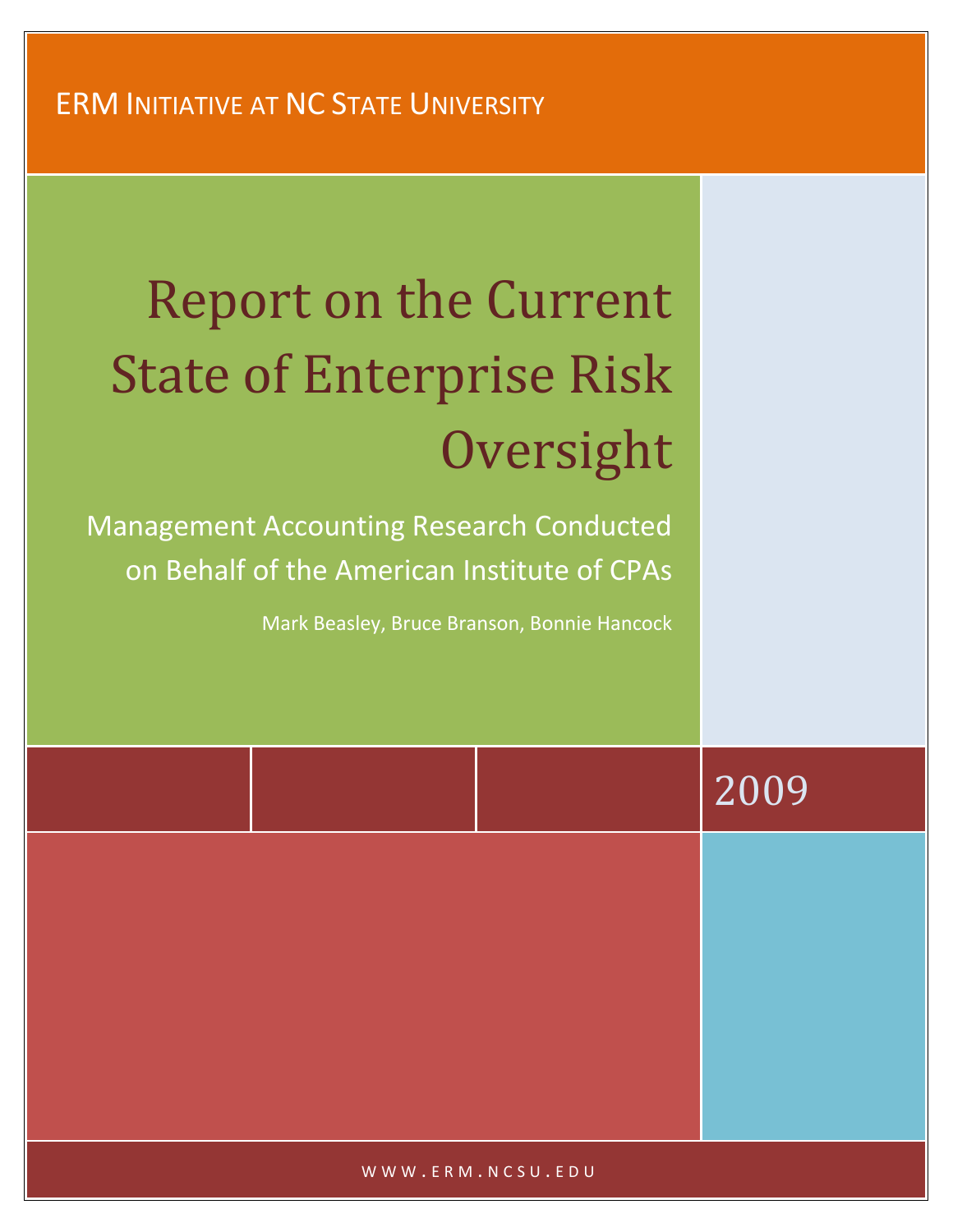# **Report on the Current State of Enterprise Risk Oversight**

# **Research Conducted By Faculty**

#### **in the ERM Initiative at North Carolina State University**



Mark S. Beasley Deloitte Professor of Enterprise Risk Management and Director of the ERM Initiative

> Bruce C. Branson Associate Director of the ERM Initiative and Professor of Accounting

> Bonnie V. Hancock Executive Director of the ERM Initiative and Executive Lecturer

#### **www.erm.ncsu.edu**

**March 2009**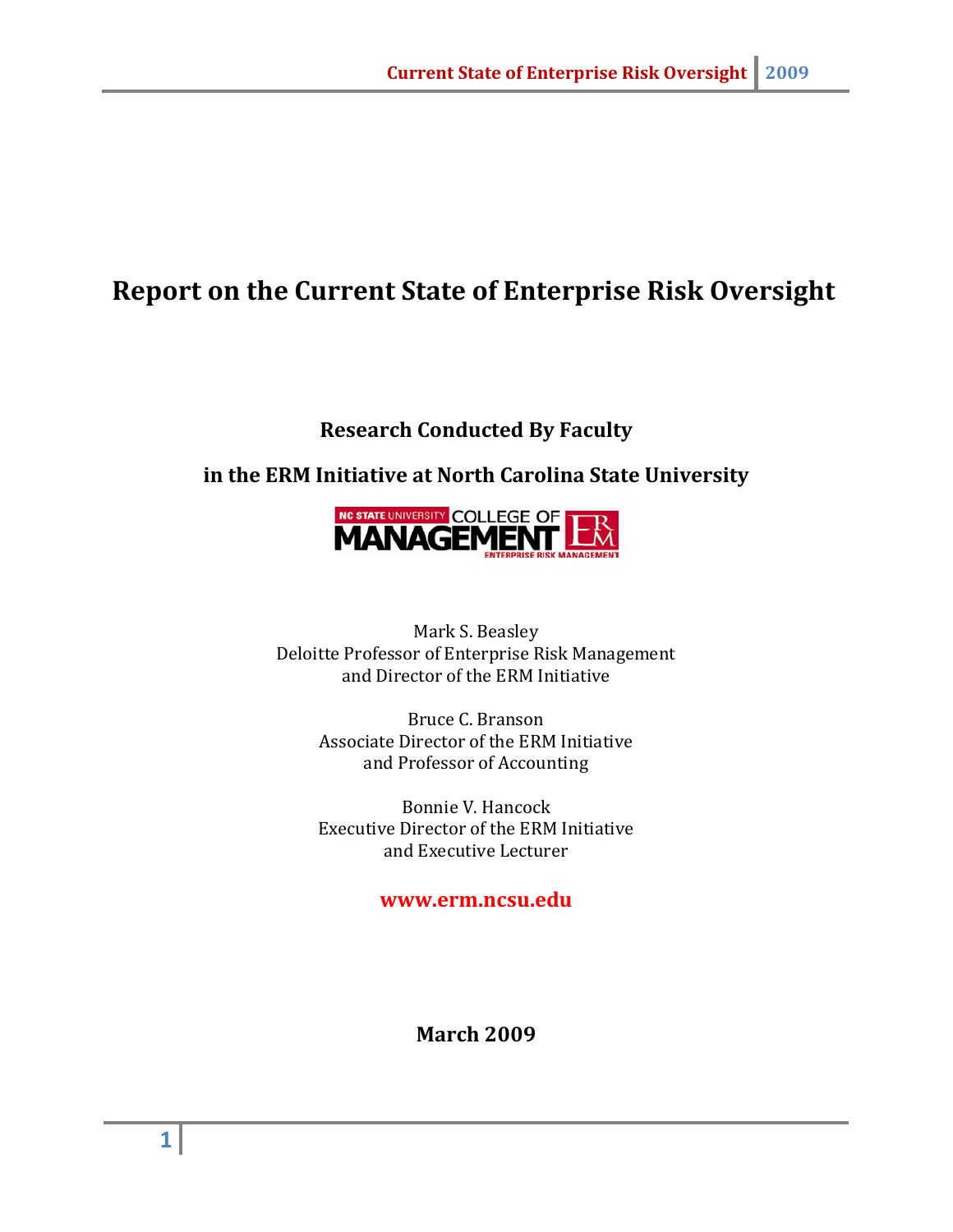#### **Current State of Enterprise Risk Oversight**

The recent financial crisis is calling into question the robustness of risk oversight processes in all types of organizations, including for-profit, not-for-profit and governmental entities. Boards of directors and senior executives are increasingly being criticized for their failure to effectively manage risks and preserve stakeholder value for the organizations they serve. Expectations are increasing rapidly for boards and senior executives to strengthen their risk oversight processes to preserve and enhance enterprise value.

Calls for strengthening risk oversight have been occurring on an increasing basis over the last several years. For example, the New York Stock Exchange in 2004 adopted governance rules that require audit committees of listed firms to oversee management's risk oversight processes. More recently rating agencies, such as Standard & Poor's, have begun to explicitly evaluate an entity's ERM processes as an input into their credit ratings analysis. Greater expectations also exist among regulators, such as the Federal Reserve (see Appendix for details).

Some organizations are responding to these shifts in expectations by implementing an enterprise-wide approach to risk management frequently referred to as "enterprise risk management" or "ERM." Despite the growing trends towards adopting a more holistic approach to risk oversight, not all organizations are modifying their procedures for identifying, assessing, managing, and communicating risk information to key stakeholders. To better understand the state of ERM practices across a wide range of organizations, we surveyed over 700 entities and asked a series of questions designed to illuminate their enterprise risk oversight process.

This report contains insights on how boards and senior management teams are responding to the challenges of risk oversight in light of the current environment. We explore numerous factors that help shed light upon the current level of risk oversight sophistication, many of the current drivers within organizations that are leading to changes in their risk oversight processes, and some of the impediments to further ERM evolution.

The next page summarizes some of the key findings from this research. The remainder of the report provides additional information about other key findings and related implications for risk oversight.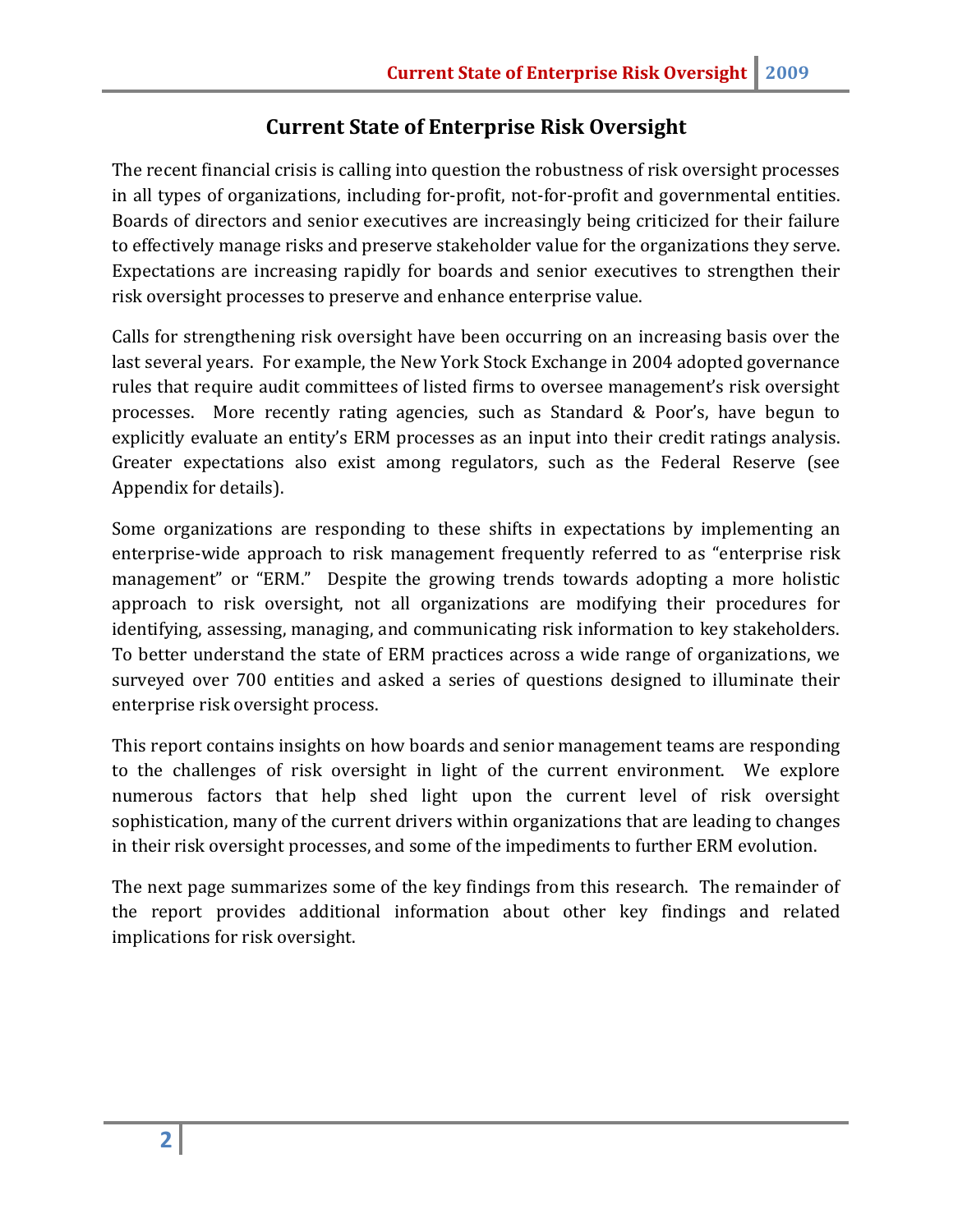# **Key Findings**

Below are some of the key findings contained in this report:

- Over 60% of respondents believe that the volume and complexity of risks have changed "Extensively" or "A Great Deal" in the last five years.
- Just over a third of respondents (36%) note that they were caught off guard by an operational surprise "Extensively" or "A Great Deal" in the last five years.
- Over 50% indicate that their risk culture is one that is either "strongly risk averse" or "risk averse."
- Despite these findings, 44% of respondents have no enterprise-wide risk management process in place and have no plans to implement one. An additional 18% without ERM processes in place indicate that they are currently investigating the concept, but have made no decisions about implementing ERM.
- Forty-three percent do not have their business functions establishing or updating assessments of risk exposures on any formal basis. Over 75% indicate that key risks are being communicated merely on an ad hoc basis at management meetings.
- Almost half (47%) admit that they are "Not at All Satisfied" or are "Minimally" satisfied with the nature and extent of reporting of key risk indicators to senior executives regarding the entity's top risk exposures.
- Expectations for improvements in risk oversight may be on the rise. For almost half (45%) of the organizations represented, the board of directors is asking senior executives to increase their involvement in risk oversight.
- Much of the board's focus on strengthening risk oversight is being funneled through the audit committee. For those with audit committees, 12% are asking executives to increase their risk oversight "A Great Deal" and an additional 46% are asking for increased oversight "Extensively."
- For those audit committees formally monitoring risks for the board, 19% only monitor financial risks, 63% monitor operational and compliance risks in addition to financial risks. Only 18% monitor all entity risks, including strategic risks.
- Despite strong interest in improving senior executive leadership in risk oversight, very few organizations (18%) have created a chief risk officer (CRO) position to lead and coordinate the organization's risk oversight processes.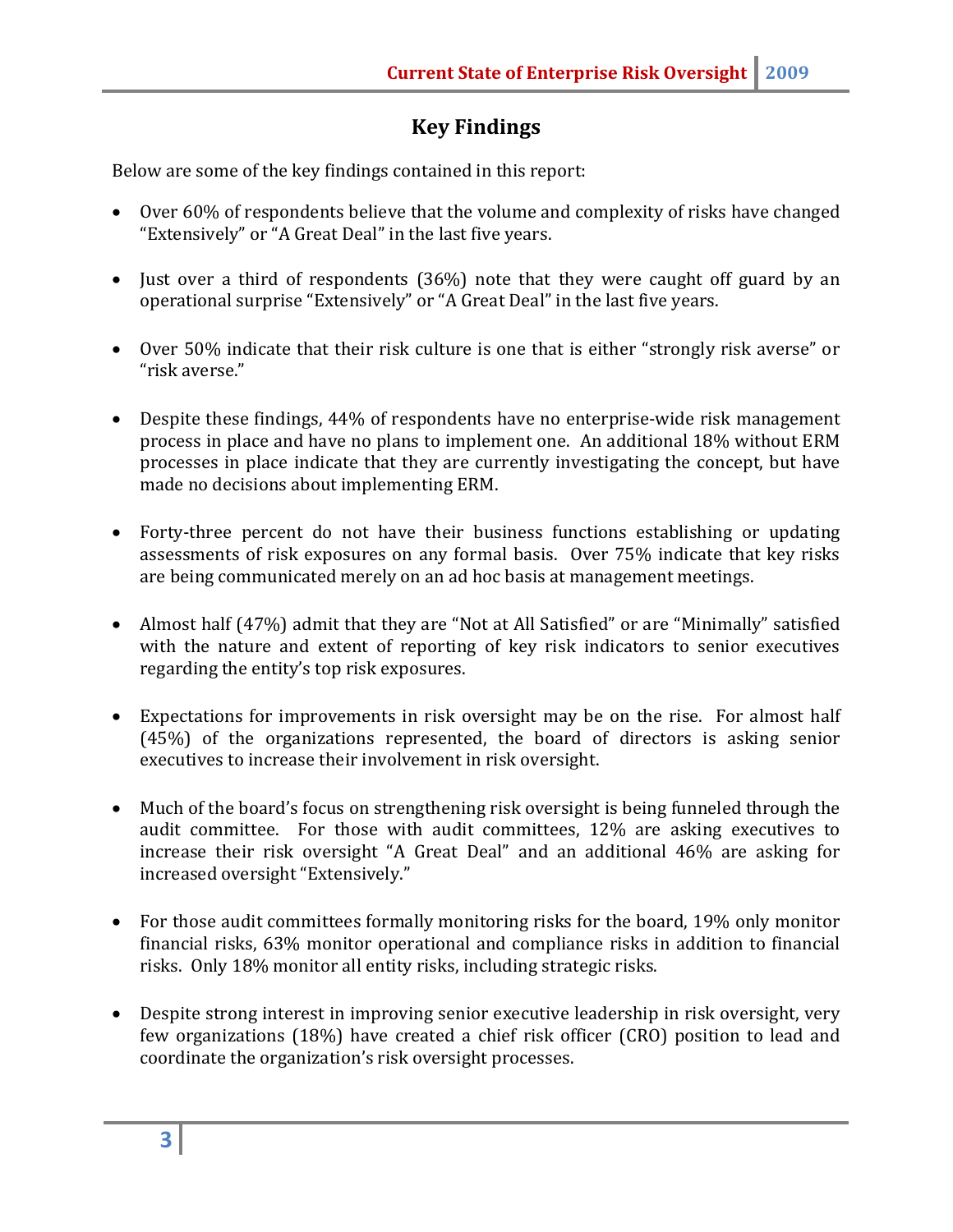The remainder of this report provides more detailed analysis of other key findings.

#### **Overview of Research Approach**

This study was conducted by research faculty who lead the Enterprise Risk Management Initiative (the ERM Initiative) in the College of Management at North Carolina State University (for more information about the ERM Initiative please see http://www.erm.ncsu.edu). The research was conducted as a part of the Management Accounting Research series sponsored by the American Institute of Certified Public Accountants. Data was collected during the fall of 2008 through an online survey instrument electronically sent to members of the AICPA's Business and Industry group who serve in chief financial officer or equivalent positions. In total, we received 701 partially or fully completed surveys.<sup>[1](#page-4-0)</sup> This report summarizes our findings.

#### **Description of Respondents**

Respondents completed an online survey with questions that address many of the factors and conditions related to the organization for which the individual is a member of management. They were asked over 40 questions that sought information about various aspects of risk oversight within their organizations.

Because the completion of the survey was voluntary, there is some potential for bias if those choosing to respond differ significantly from those who did not respond. Our study's results may be limited to the extent that such a possibility exists. Also, some respondents provided an answer to selected quest[io](#page-4-1)ns while they omitted others.

A majority of those responding (55%<sup>2</sup>) have the title of chief financial officer (CFO) and an additional 21% bear the title of controller. Others respondents included the head of internal audit (3%), treasurer (2%), and chief risk officer (1%). The remainder represented individuals in various other positions within organizations they serve.

A broad range of industries are represented by the respondents. The most common industry was manufacturing (22%), followed by services (21%), finance, insurance, and real estate (19%), not-for-profit (14%), and wholesale/distribution (9%).

<span id="page-4-1"></span><span id="page-4-0"></span> $1$  Not all questions were completed by all 701 respondents. In some cases, the questions were not applicable based on their responses to other questions. In other cases, the respondents chose to skip a particular question.  $2$  All percentages reported have been rounded to the nearest whole number.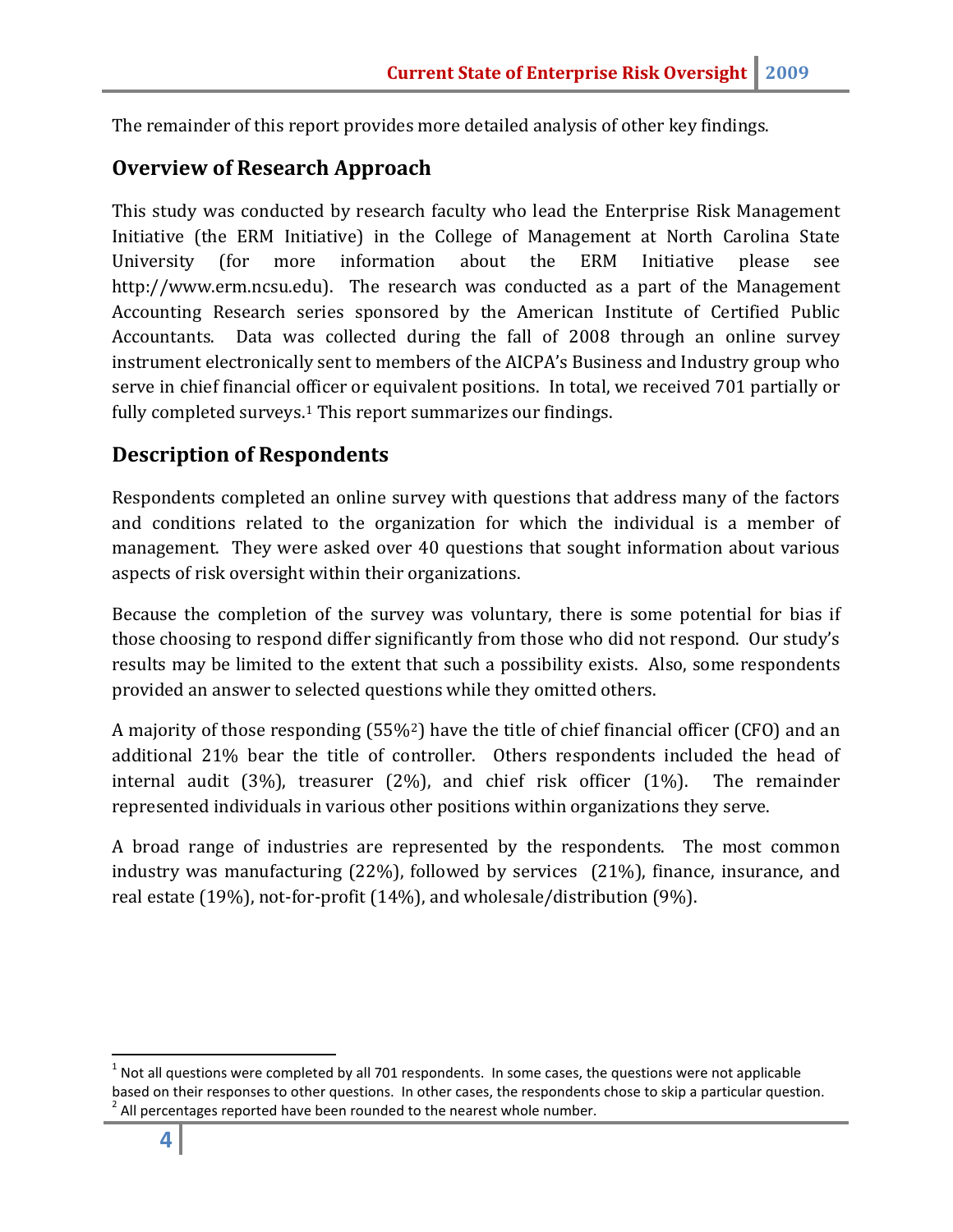| <b>Industry (SIC Codes)</b>                 | <b>Percentage of Respondents</b> |
|---------------------------------------------|----------------------------------|
| Manufacturing (SIC 20-39)                   | 22%                              |
| Services (SIC 70-89)                        | 21%                              |
| Finance, Insurance, Real Estate (SIC 60-67) | 19%                              |
| Not-for-Profit (SIC N/A)                    | 14%                              |
| Wholesale/Distribution (SIC 50-51)          | 9%                               |
| Construction (SIC 15-17)                    | 5%                               |
| <b>Retail (SIC 52-59)</b>                   | 5%                               |
| Transportation (SIC 40-49)                  | 2%                               |
| Agriculture, Forestry, Fishing (SIC 01-09)  | 2%                               |
| Mining (SIC 10-14)                          | $1\%$                            |

A broad range of organization sizes is included in our survey. Total revenues ranged from \$14,950 to \$115 billion, with median revenues for the sample of \$50 million.

#### **Summary Description of Responses**

Many of our questions asked respondents to provide an assessment of various risk management factors and characteristics using an 11-point Likert scale where a score of 1 represents a response reflecting "Not at all" and a score of 11 represents a resp[on](#page-5-0)se reflecting "A Great Deal" or a similar response depending on the nature of the question. <sup>3</sup>

Respondents were asked to *"Place an "X" in one column below"* to reflect their response to many of our questions.

| <b>Not at</b><br>All |   |   |    |   |   |        |   |    | <b>A</b> Great<br><b>Deal</b> |
|----------------------|---|---|----|---|---|--------|---|----|-------------------------------|
|                      | ົ | м | Д. | C | o | Ω<br>о | о | 10 | ◢                             |
|                      |   |   |    |   |   |        |   |    |                               |

For purposes of our analysis, we converted responses to one of these five descriptive categories that are mapped to the 11-point Likert scale as follows:

| <u> Likert Scale Score</u> | <b>Description of Responses</b>           |
|----------------------------|-------------------------------------------|
|                            | "Not at All"                              |
| 2, 3, or 4                 | "Minimally"                               |
| 5, 6, or 7                 | "Moderately"                              |
| 8, 9, or 10                | "Extensively"                             |
| 11                         | "A Great Deal" unless otherwise described |
|                            |                                           |

<span id="page-5-0"></span> $3$  In some cases, the 11<sup>th</sup> point response was worded differently from "A Great Deal" given the nature of the question. In those cases, the responses were "Very Mature/Robust," "Very Satisfied," or "Very Closely." We note when those differences occurred as we report the responses in this report.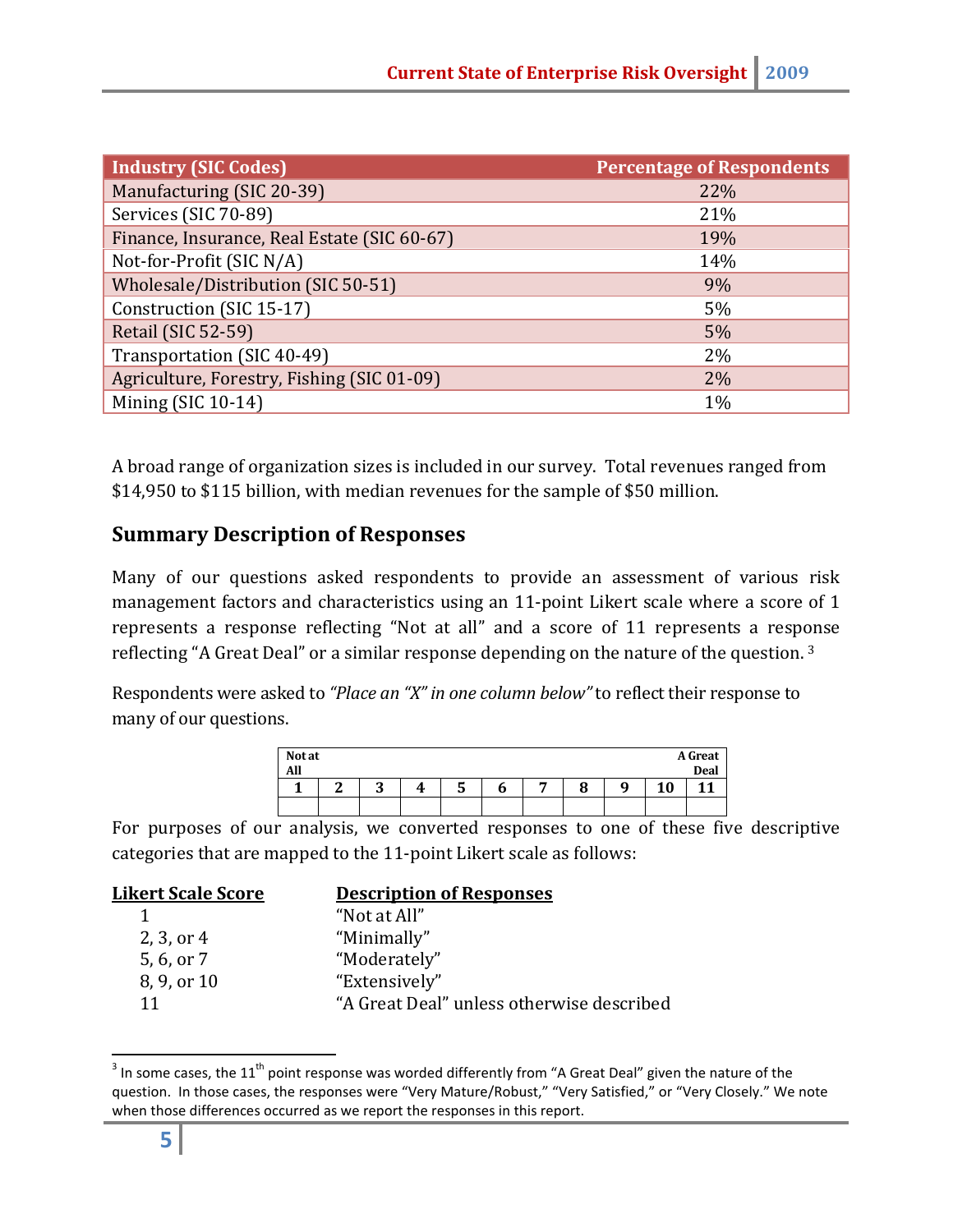

We use the above descriptive categories in this report to explain responses to specific questions about the state of risk oversight in organizations they serve.

# **Volume and Complexity of Risks**

Many argue that the volume and complexity of risks faced by organizations today are at alltime highs. To get a sense for the extent of risks faced by organizations represented by our respondents, we asked them to describe the extent to which the volume and complexity of risks have increased in the last five years. Sixteen percent noted that the volume and complexity of risks had increased "A Great Deal" over the past five years. An additional 46% responded that the volume and complexity of risks have increased "Extensively" (a Likert score of 8, 9, or 10). Thus, on a combined basis 62% of respondents indicate that the volume and complexity of risks have changed "Extensively" or "A Great Deal" in the last five years. Only 2% responded that the volume and complexity of risks have not changed at all.

|                                                                                                  | <b>Description of Response</b> |                  |                   |                    |                 |  |
|--------------------------------------------------------------------------------------------------|--------------------------------|------------------|-------------------|--------------------|-----------------|--|
| <b>Ouestion</b>                                                                                  | Not at All                     | <b>Minimally</b> | <b>Moderately</b> | <b>Extensively</b> | A Great<br>Deal |  |
| To what extent has the volume and<br>complexity of risks increased over<br>the past five years?  | 2%                             | 7%               | 29%               | 46%                | 16%             |  |
| To what extent has your<br>organization faced an operational<br>surprise in the last five years? | 5%                             | 26%              | 33%               | <b>30%</b>         | 6%              |  |

The increased volume and complexity of risks has actually impacted organizations we surveyed in significant ways in the last five years. Just over six percent noted that they have been impacted by an operational surprise by "A Great Deal" in the last five years and an additional 30% of respondents noted that they have been impacted "Extensively" in the last five years. Even though the number of organizations who were caught off-guard by a significant operational surprise in the last five years were less than the number of respondents noting that their risks are changing in volume and complexity, still over onethird of the respondents were impacted "Extensively" or "A Great Deal" by an operational issue. An additional 33% of respondents noted that they were impacted "Moderately" by an operational surprise in the last five years.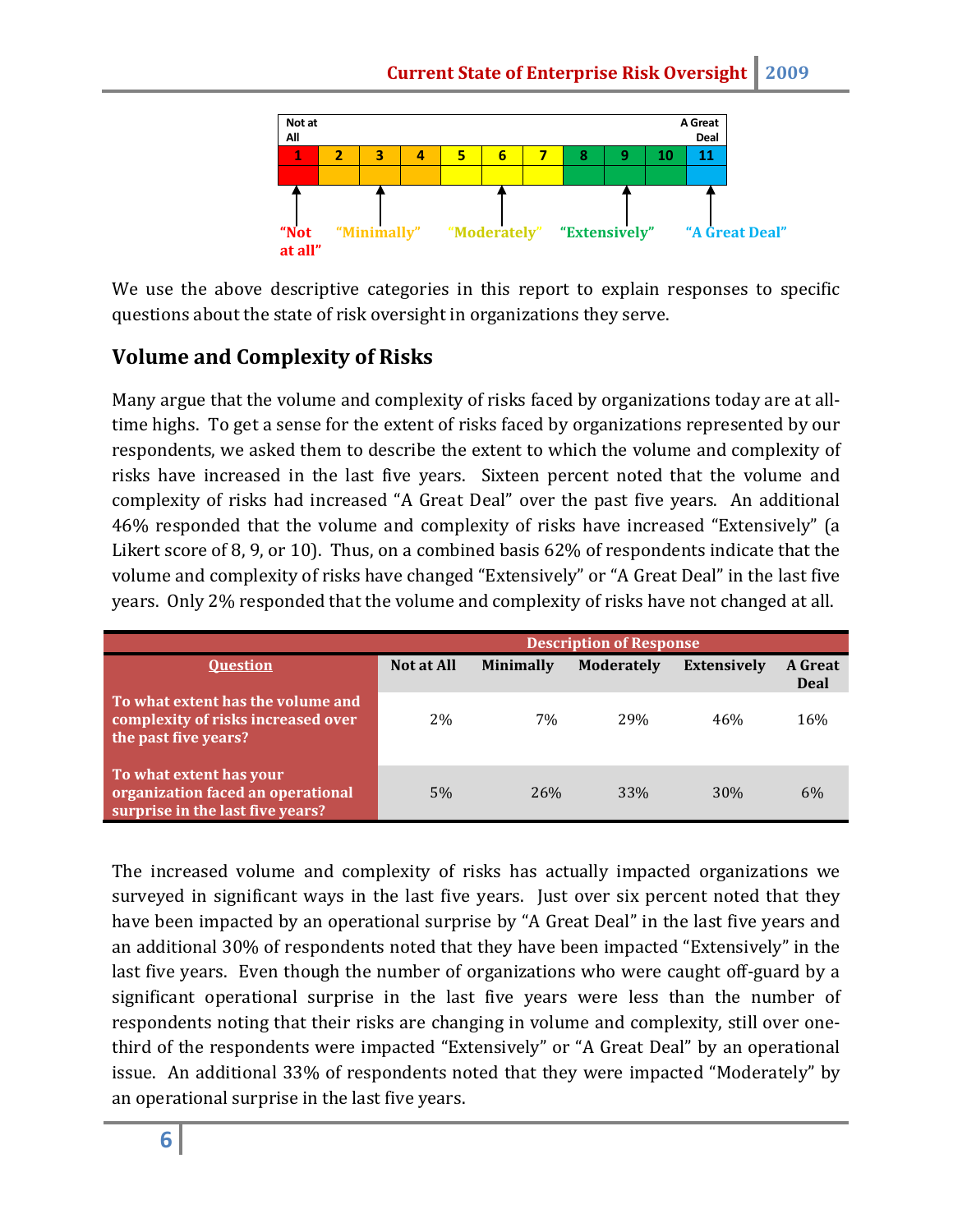Taken together, the above responses indicate that organizations are facing an increasing volume of risks that are also growing in complexity. And for many, the risks are creating significant operational issues not anticipated by management.

#### **Consideration of an Enterprise-Wide Approach to Risk Oversight**

While organizations have managed risks for centuries, most have traditionally tackled risk oversight by managing silos or pockets of risks. For example, chief technology officers manage the information technology infrastructure to ensure that IT risks are minimized while general counsels manage legal and regulatory risks. However, only rarely do these silos of risk management come together to share risk oversight information. Unfortunately, for many organizations, risks continue to be managed in isolation with no one obtaining an enterprise view of the portfolio of risks facing an organization.

In recent years there has been an increasing focus on the need for organizations to embrace an enterprise-wide approach to risk management widely known as "enterprise risk management" or "ERM." The ERM approach emphasizes a top-down, holistic view of the inventory of key risk exposures potentially affecting an enterprise's ability to achieve its objectives. Boards and senior executives seek to obtain knowledge of these risks with the goal of preserving and enhancing stakeholder value.

To learn more about factors related to the embrace of ERM in organizations we surveyed, we asked a series of questions about the status of ERM implementation in their organizations. Because the term "ERM" is used often, but not necessarily consistently understood, we provided respondents the following definition of enterprise risk management, which is the definition included in the Committee of Sponsoring Organizations of the Treadway Commission's (COSO's) *Enterprise Risk Management – Integrated Framework*:

*"Enterprise risk management is a process, effected by an entity's board of directors, management and other personnel, applied in strategy setting and across the enterprise, designed to identify potential events that may affect the entity, and manage risks to be within its risk appetite, to provide reasonable assurance regarding the achievement of entity objectives."*

#### COSO's *Enterprise Risk Management – Integrated Framework* (2004)

We also emphasized to respondents key aspects of this definition by noting that ERM is a formal process; that it is enterprise-wide; and that it addresses risks in a portfolio manner, where interactions among risks are considered.

We asked respondents to consider the COSO definition of ERM as they responded to a series of additional questions about the state of ERM in their organizations. We found that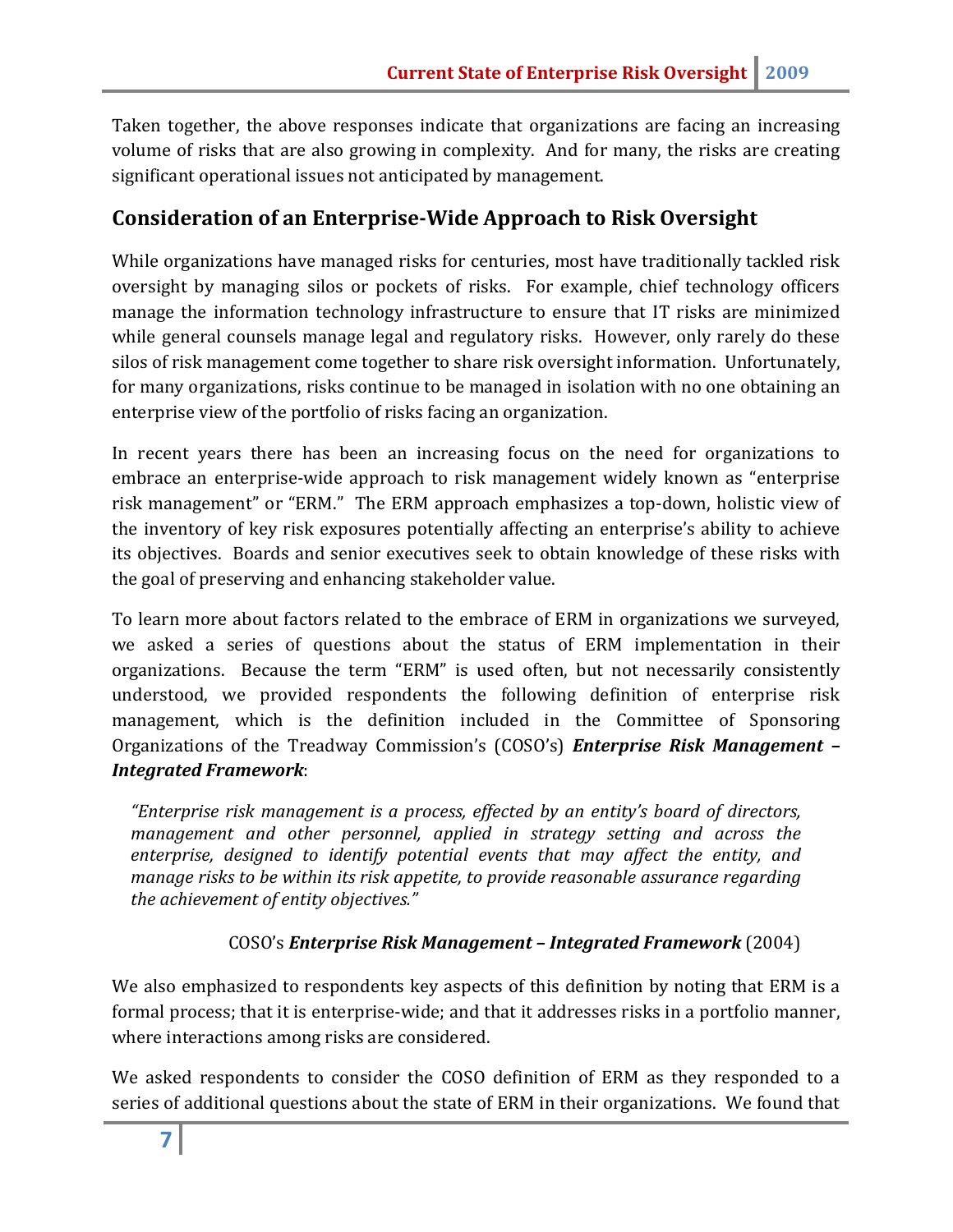44% of the respondents have no enterprise-wide risk management process in place and have no plans to implement one. An additional 18% of respondents without ERM processes in place indicated that they are currently investigating the concept, but have made no decisions to implement an ERM approach to risk oversight at this time. Thus, on a combined basis over 60% of our respondents have no formal enterprise-wide approach to risk oversight. Only a small number (9%) of respondents believe they have a complete formal enterprise-wide risk management process in place. An additional 22% noted that they have partially implemented an ERM process, but not all risk areas are currently being addressed by that process.

| <b>Description of the State of ERM in Place</b>                       | <b>Percentage of</b><br><b>Respondents</b> |
|-----------------------------------------------------------------------|--------------------------------------------|
| No enterprise-wide management process in place                        | 44%                                        |
| Currently investigating concept of enterprise-wide risk management,   | 18%                                        |
| but have made no decisions yet                                        |                                            |
| No formal enterprise-wide risk management process in place, but       | 7%                                         |
| have plans to implement one                                           |                                            |
| Partial enterprise-wide risk management process in place (i.e., some, | 22%                                        |
| but not all, risk areas addressed)                                    |                                            |
| Complete formal enterprise-wide risk management process in place      | 9%                                         |

In addition, in 74% of the organizations responding to our survey, management does not provide a report to the board of directors describing the entity's top risk exposures. These responses indicate that the level of enterprise-wide risk oversight sophistication in the organizations we surveyed is fairly immature and not based on a top-down, holistic approach to risk management.

#### **Barriers to Enterprise-Wide Risk Oversight**

To help us understand potential impediments that organizations face in considering the implementation of an enterprise-wide risk management process, we asked respondents whose organizations have not yet implemented an enterprise-wide risk management process to provide some perspective on that decision. While respondents could indicate more than one impediment, the most common response (in over 53% of the cases) was that they believe risks are monitored in other ways besides ERM. The next most common responses were *"no requests to change our risk management approach"* have been made (29% of respondents with no ERM process in place) and "*too many pressing needs"* keep them from launching an ERM process (noted by 24% of respondents without any existing ERM processes). Eighteen percent of those same respondents also noted a belief that they *"do not see benefits exceeding the costs."*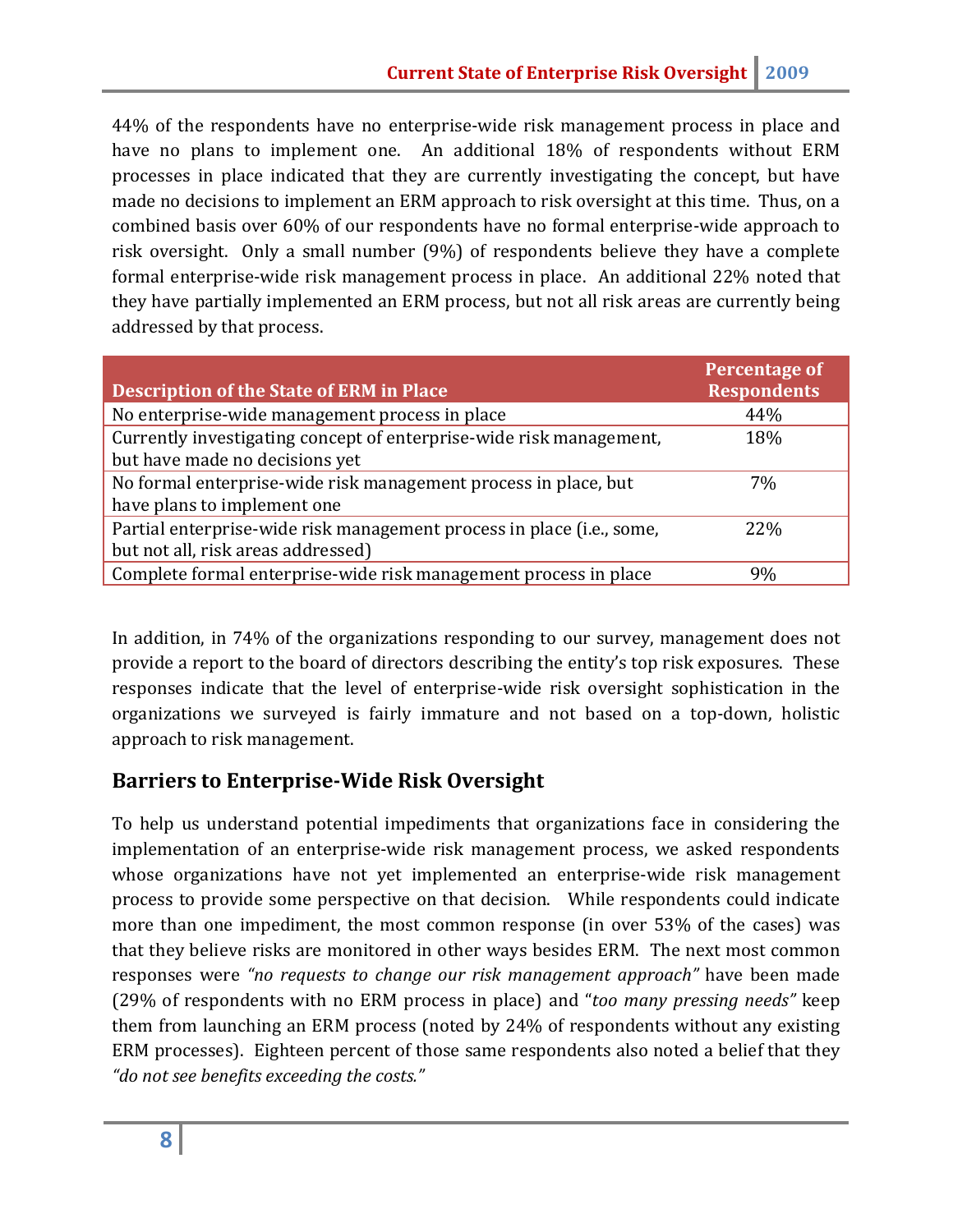Respondents provided more depth about some of the primary barriers. Below is a summary of those that the respondents described as "Extensive" and "Very Significant Barriers." Competing priorities and a lack of sufficient resources appear to be the most common barriers to embracing an ERM approach to risk oversight. A lack of perceived value and a lack of visible ERM leadership among boards and senior executives also impact ERM implementation decisions.

|                                                            | <b>Percentage Believing Barrier is</b> |              |                 |  |  |
|------------------------------------------------------------|----------------------------------------|--------------|-----------------|--|--|
| <b>Description of Barrier</b>                              |                                        | "Very        | <b>Combined</b> |  |  |
|                                                            | "Extensive"                            | Significant" | Percentage      |  |  |
| <b>Competing priorities</b>                                | 40%                                    | 21%          | 61%             |  |  |
| <b>Insufficient resources</b>                              | 43%                                    | 17%          | 60%             |  |  |
| Lack of perceived value                                    | 34%                                    | 14%          | 48%             |  |  |
| Lack of board or senior executive<br><b>ERM</b> leadership | 28%                                    | 10%          | 38%             |  |  |
| <b>Perception ERM adds bureaucracy</b>                     | 26%                                    | 11%          | 37%             |  |  |
| <b>Legal or regulatory barriers</b>                        | 4%                                     | $1\%$        | 5%              |  |  |

#### **General State of Risk Oversight**

Ironically, a majority of the respondents indicated that their organization's risk culture is one that is either "strongly risk averse" (10%) or "risk averse" (41%). An additional 35% of our respondents indicated that they are in an organizational culture that is "risk neutral."

Despite growing complexities in the risk environments for organizations in our survey and despite the fact that a majority of the entities are self-described as being "risk averse," the level of risk management sophistication still remains fairly immature for most responding to our survey. When asked to describe the level of maturity of their organization's approach to enterprise risk management process, we found that 32% described their organization's level of functioning ERM processes as "very immature." An additional 35% described their risk culture as "minimally mature." Only 1% responded that their organization's risk culture was "very mature."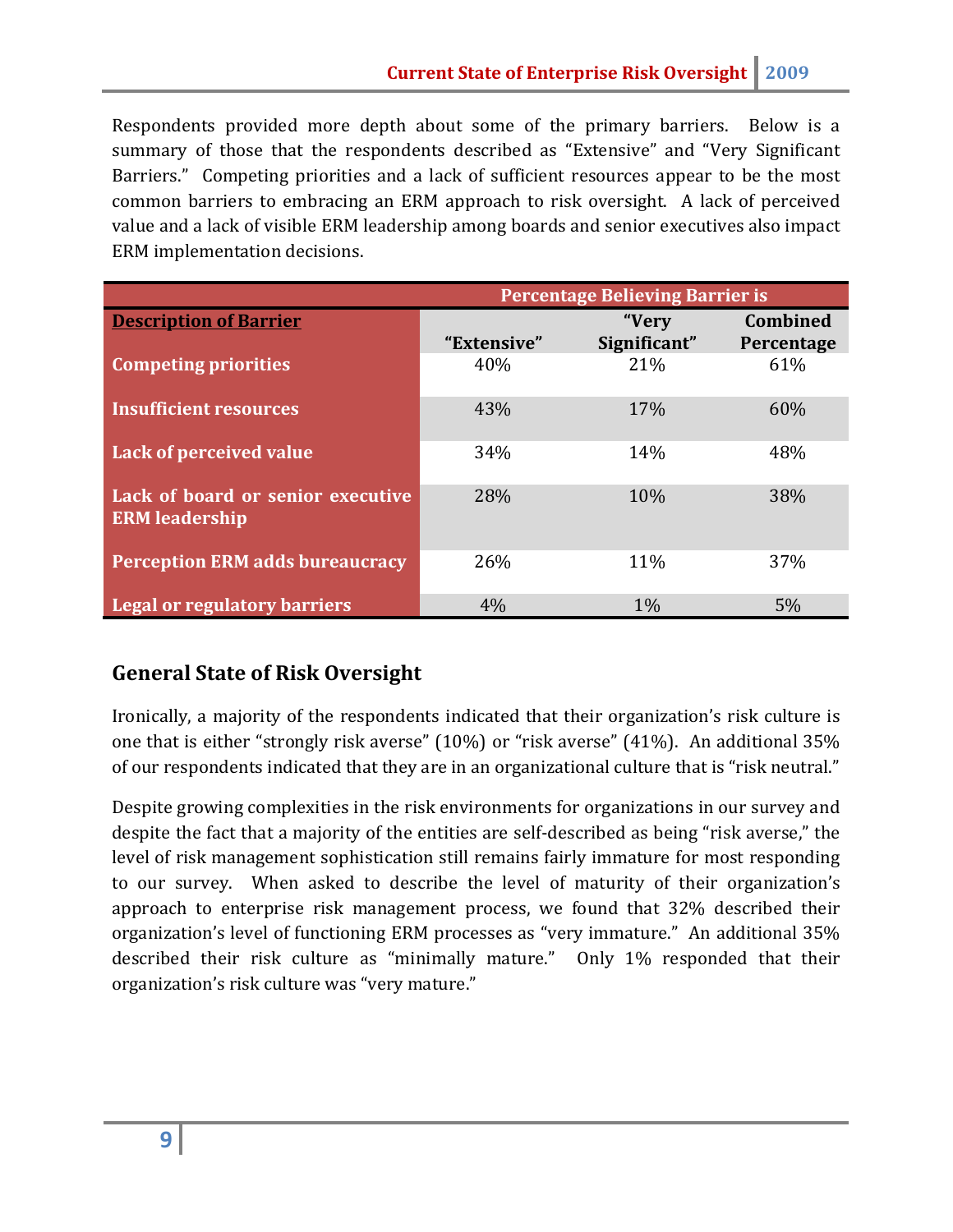**Current State of Enterprise Risk Oversight** 2009

|                                                                                                                   | Verv            | <b>Minimally</b> | <b>Moderately</b> | <b>Extensively</b> | Verv                 |
|-------------------------------------------------------------------------------------------------------------------|-----------------|------------------|-------------------|--------------------|----------------------|
|                                                                                                                   | <b>Immature</b> | <b>Mature</b>    | <b>Mature</b>     | <b>Mature</b>      | <b>Mature/Robust</b> |
| What is the level of maturity<br>of your organization's<br>approach to a fully<br><b>functioning ERM process?</b> | 32%             | 35%              | 24%               | 8%                 | $1\%$                |

The changing complexity and volume of risks facing most organizations, along with growing expectations for improved risk oversight are most likely creating tensions for management teams who overwhelmingly indicate that they have a risk aversion mindset. It is interesting to observe that those tensions are failing to motivate management and boards of those organizations to modify their approach to risk oversight.

Most organizations appear to lack some of the most fundamental methodologies that would allow them to develop a consistent and reliable view of risk. Out of the organizations surveyed, 78% have not formally defined the term "risk" for employees to use as they identify and assess key risks. Forty-three percent of the respondents do not have their business functions establishing or updating assessments of risk exposures on any formal basis. For those that do require business units to establish or update key risk exposures, those assessments are generally only happening on an annual basis (in 29% of the organizations surveyed).

| <b>Frequency of Establishing and Updating Key Risk Exposures</b> | <b>Percentage</b> |
|------------------------------------------------------------------|-------------------|
| Not at all                                                       | 43%               |
| Annually                                                         | 29%               |
| Semi-annually                                                    | 5%                |
| Quarterly                                                        | 12%               |
| Monthly                                                          | 6%                |
| Weekly                                                           | 2%                |
| Daily                                                            | 3%                |

Most of the risk oversight occurring within organizations we surveyed is fairly unstructured. Over 75% of respondents indicated that key risks are being communicated merely on an *ad hoc* basis at management meetings. In only 29% of the organizations surveyed is management scheduling agenda time to discuss key risks at management meetings and only 10% of the organizations require written risk reports to be submitted annually to management.

Organizations may be beginning to realize the limitations of their current approaches to risk oversight. Almost half (47%) of our respondents admitted that they were "Not at All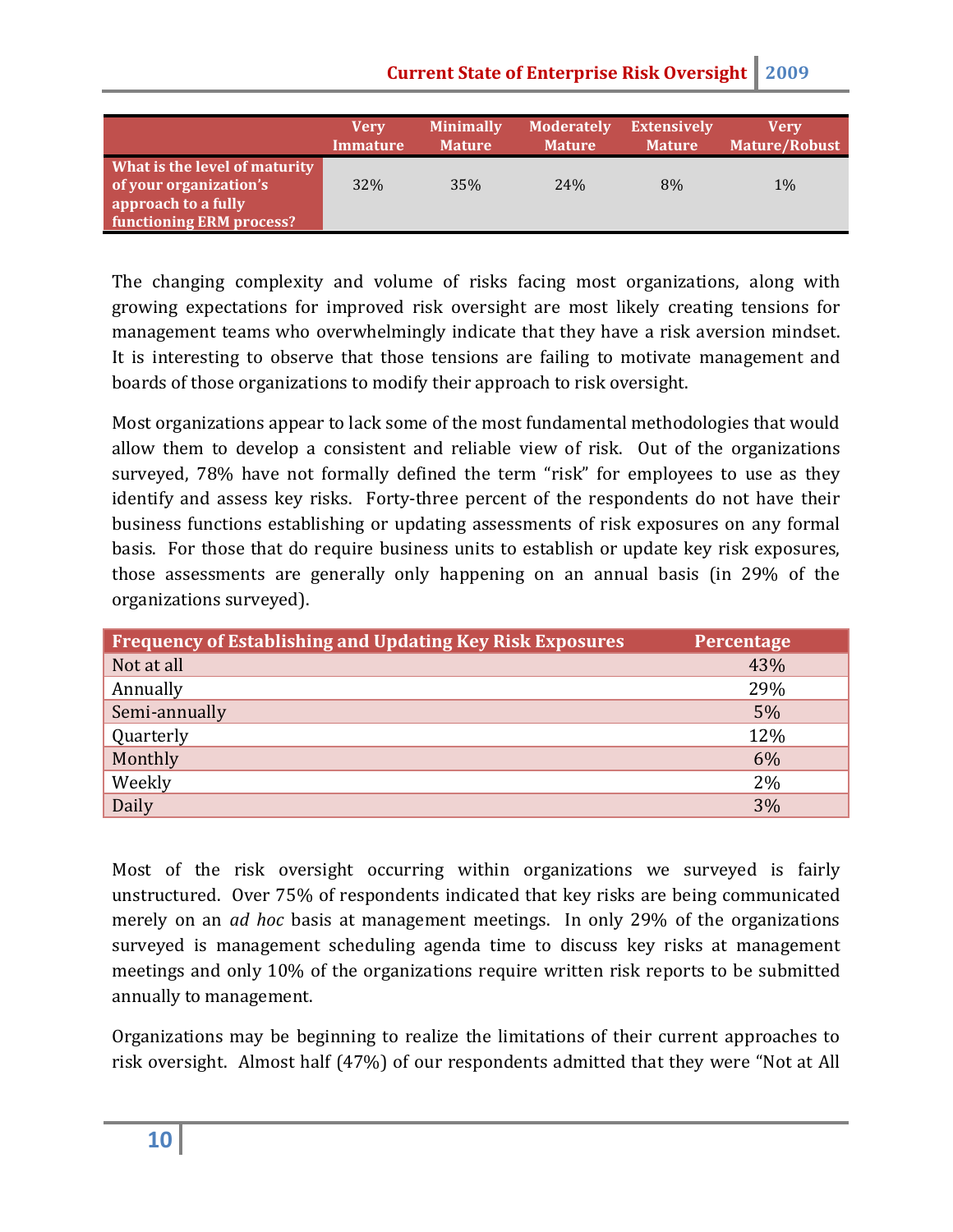Satisfied" or were "Minimally" satisfied with the nature and extent of the reporting of key risk indicators to senior executives regarding the entity's top risk exposures.

#### **Emerging Calls for Enterprise-Wide Risk Oversight**

In spite of these findings, our survey results indicate that expectations for improving risk oversight in these organizations are on the rise. Respondents noted that for 9% of the organizations surveyed, the board of directors is asking senior executives to increase their involvement in risk oversight "A Great Deal" and another 36% are asking for increased oversight "Extensively." About 30% indicated "Moderate" board interest in increasing senior executive risk oversight.

These expectations are possibly being prompted by external pressures now being placed on boards, such as those arising from the NYSE governance rules and credit rating agency reviews. In general, boards and audit committees are now beginning to challenge senior executives about existing approaches to risk oversight and they are demanding more information about the organization's top risk exposures.

Much of the board's interest in strengthening risk oversight is being funneled through the audit committee. For respondents in organizations that have an audit committee function in place, 12% of the audit committees are asking executives to increase their risk oversight "A Great Deal" and an additional 46% are asking for increased oversight "Extensively." Another 28% of respondents at organizations with existing audit committees are experiencing "Moderate" levels of requests from their audit committees for increases in senior management oversight of risks.

Collectively, these results suggest that 75% of the full boards and 86% of audit committees are making "Moderate" to "Extensive" to "A Great Deal" of requests for more senior management involvement in risk oversight. Internal audit also appears to be placing additional expectations on executive involvement in risk oversight. For those entities with an internal audit function, 83% of the respondents indicated that internal audit is making "Moderate" to "Extensive" to "A Great Deal" of requests for more senior management involvement in risk oversight. Thus, pressures on senior executives to strengthen risk oversight appear to be significantly emerging among the organizations represented by our survey.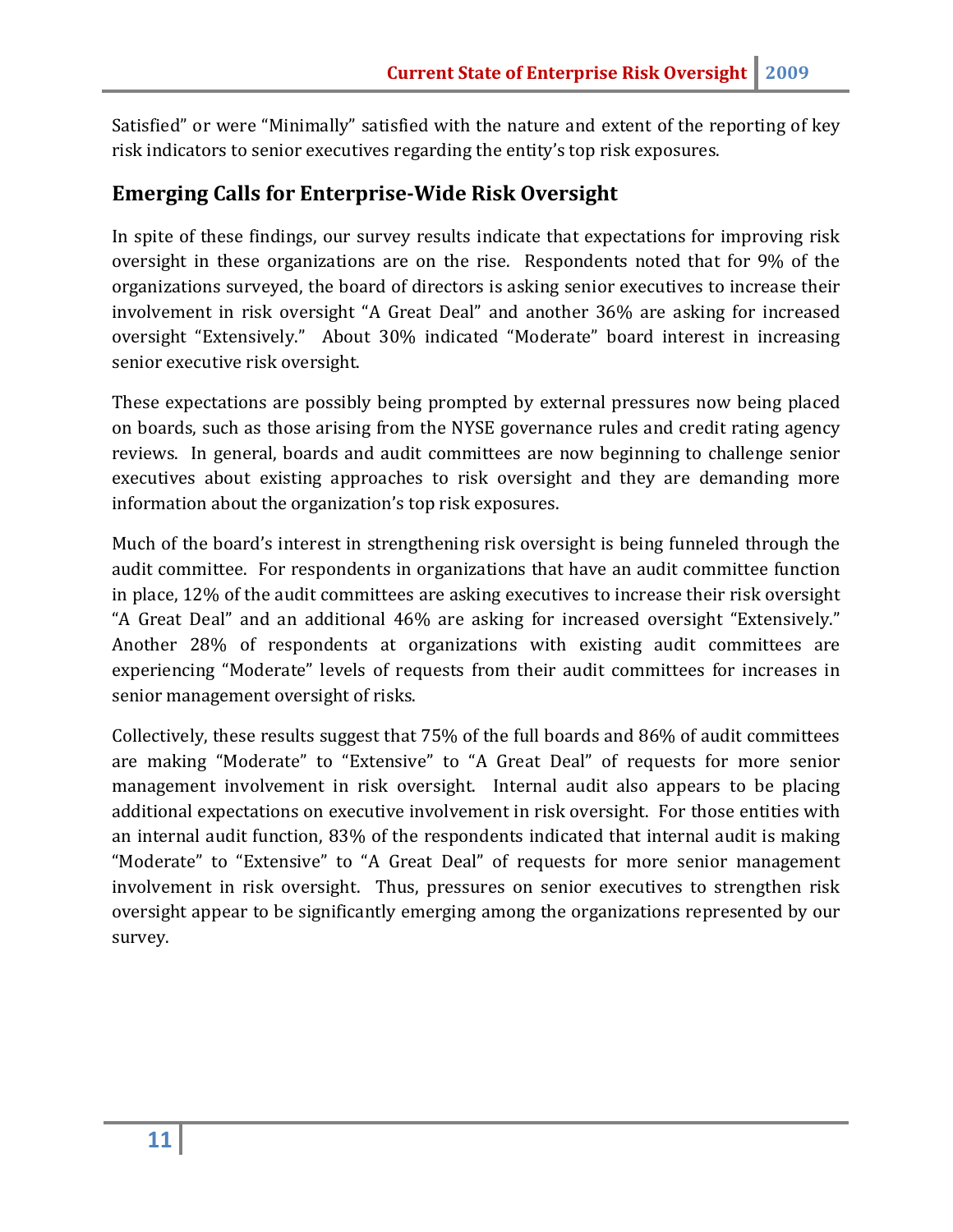|                                                                                                                         |            | <b>Percentages</b> |                   |
|-------------------------------------------------------------------------------------------------------------------------|------------|--------------------|-------------------|
| <b>Extent of Requests for Increased Senior</b><br><b>Executive Involvement in Risk Oversight</b><br><b>Coming from:</b> | "Moderate" | "Extensive"        | "A Great<br>Deal" |
| <b>Boards of Directors</b>                                                                                              | 30%        | 36%                | 9%                |
| <b>Audit Committee</b>                                                                                                  | 28%        | 46%                | <b>12%</b>        |
| Internal Audit                                                                                                          | 30%        | 43%                | 10%               |

We also asked respondents to describe to what extent external factors (e.g., investors, rating agencies, emerging best practices) are applying pressure on senior executives to provide more information about risks affecting their organizations. While a small percentage (5%) of respondents described "A Great Deal" of external pressure, an additional 27% indicated that external pressures to do so were "Extensive" while another 33% described that pressure as "Moderate." Thus, on a combined basis almost two-thirds of our respondents believe the external pressure to be more transparent about their risk exposures is "Moderate" to "A Great Deal."

That pressure is also reflected by the extent that Chief Executive Officers (CEOs) are asking for increased senior management risk oversight. About 8% of the respondents indicated that the CEO is asking other senior executives to increase their risk oversight "A Great Deal" and another 38% are asking for increases "Extensively." Another 29% are asking at "Moderate" levels for increases in senior executive engagement in ERM.

In addition to board of director engagement in the need to strengthen enterprise-wide risk oversight, other factors are prompting senior executives to consider changes in how they identify, measure, assess, and manage risks. We found that several factors are affecting senior executive focus on risk management activities. First, a desire to better manage unexpected risk events affecting their organizations is providing the strongest incentive for senior executives to focus on risk management activities. Respondents in 28% of the organizations rated that factor as "Extensive" while another 4% rated that as "A Great Deal." Additionally, the question of whether an ERM approach to risk management is becoming an expected "best practice" was rated as "Extensive" for 23% of the respondents while 3% rated that as "A Great Deal." Observing unanticipated risk events affecting competitors was noted as "Extensive" by 16% and as "A Great Deal" by 3% of respondents.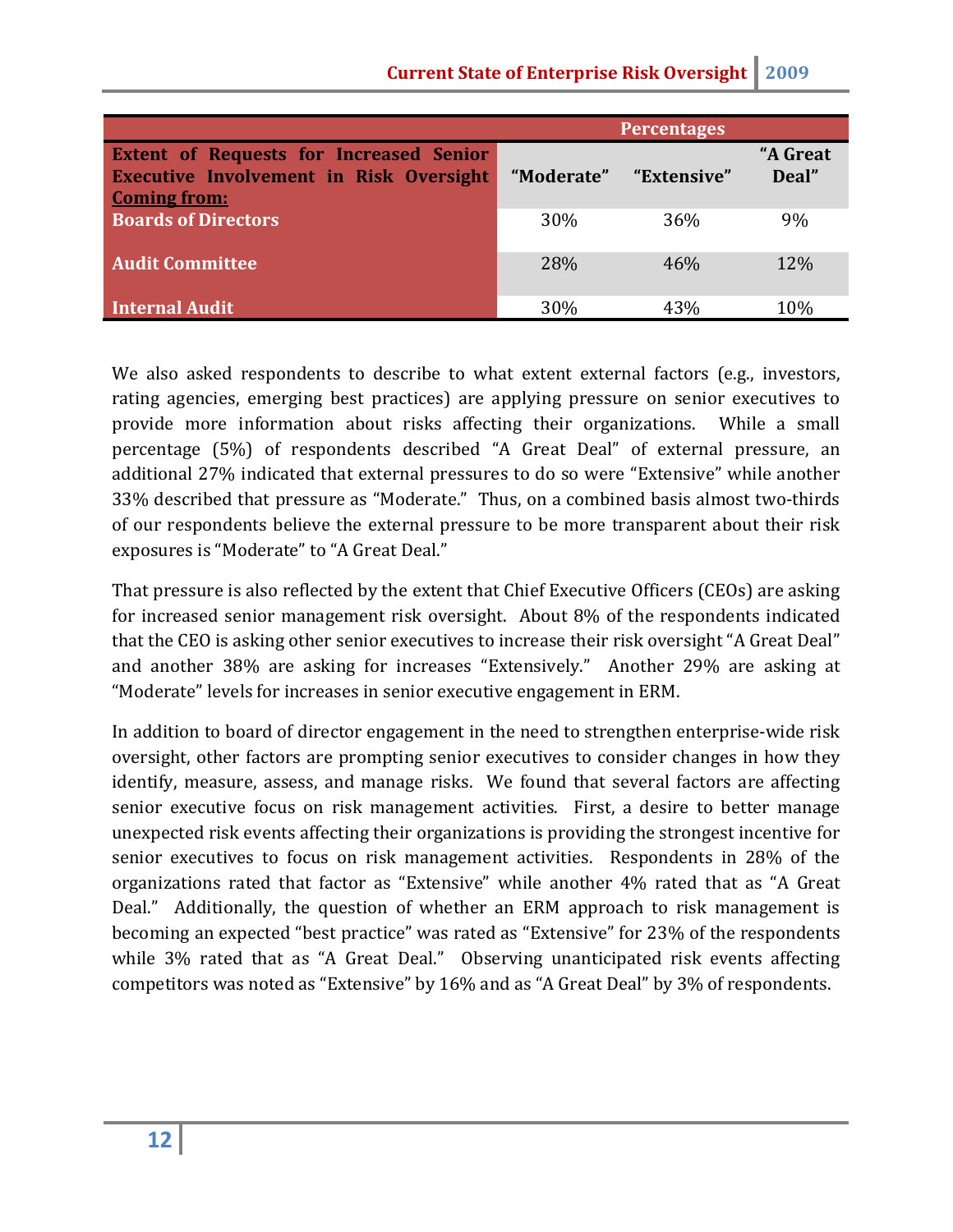|                                                                                                   |             | <b>Percentages</b> |                 |
|---------------------------------------------------------------------------------------------------|-------------|--------------------|-----------------|
| <b>Incentives for Senior Executives to Increase</b><br><b>Focus on Risk Management Activities</b> | "Extensive" | "A Great<br>Deal"  | <b>Combined</b> |
| Unanticipated risk events<br>have<br>that<br>affected organization                                | 28%         | 4%                 | 32%             |
| <b>Expectation that ERM is "Best Practice"</b>                                                    | 23%         | 3%                 | 26%             |
| affecting<br><b>risk</b><br><b>Unanticipated</b><br>events<br>competitors                         | 16%         | 3%                 | 19%             |

It will be interesting to monitor future changes in risk oversight practices given these emerging expectations for improved risk management in organizations today.

# **Risk Oversight Leadership**

Despite strong interest in improving senior executive leadership in risk oversight, very few organizations (18%) have created a chief risk officer (CRO) position to lead and coordinate the organization's risk oversight processes. For the small minority of firms with a chief risk officer position, the individual to whom the CRO most often reports is the CEO (55% of the instances). Interestingly, for 19% of the organizations with a CRO position, the individual reports directly to the board of directors or its audit committee.

| <b>Highest Level of Required Reporting</b><br>by Chief Risk Officer is to the | <b>Percentage Among</b><br><b>Organizations with CROs</b> |
|-------------------------------------------------------------------------------|-----------------------------------------------------------|
| Board of Directors or Audit Committee                                         | 19%                                                       |
| Chief Executive Officer                                                       | 55%                                                       |
| <b>Chief Financial Officer</b>                                                | 11%                                                       |
| Chief Operating Officer                                                       | 7%                                                        |
| <b>Other Management Positions</b>                                             | 8%                                                        |

Some organizations choose to coordinate risk oversight using a management committee structure, rather than appointing a chief risk officer. We found that only 22% of the organizations have an internal risk committee (or equivalent) that formally discusses enterprise level risks.

Thus, when combining the 18% of organizations with a chief risk officer position with the 22% of organizations with a risk committee, the majority of the organizations represented by our survey do not appear to have formally designated an individual or executive committee with explicit responsibility for overseeing enterprise-wide risks.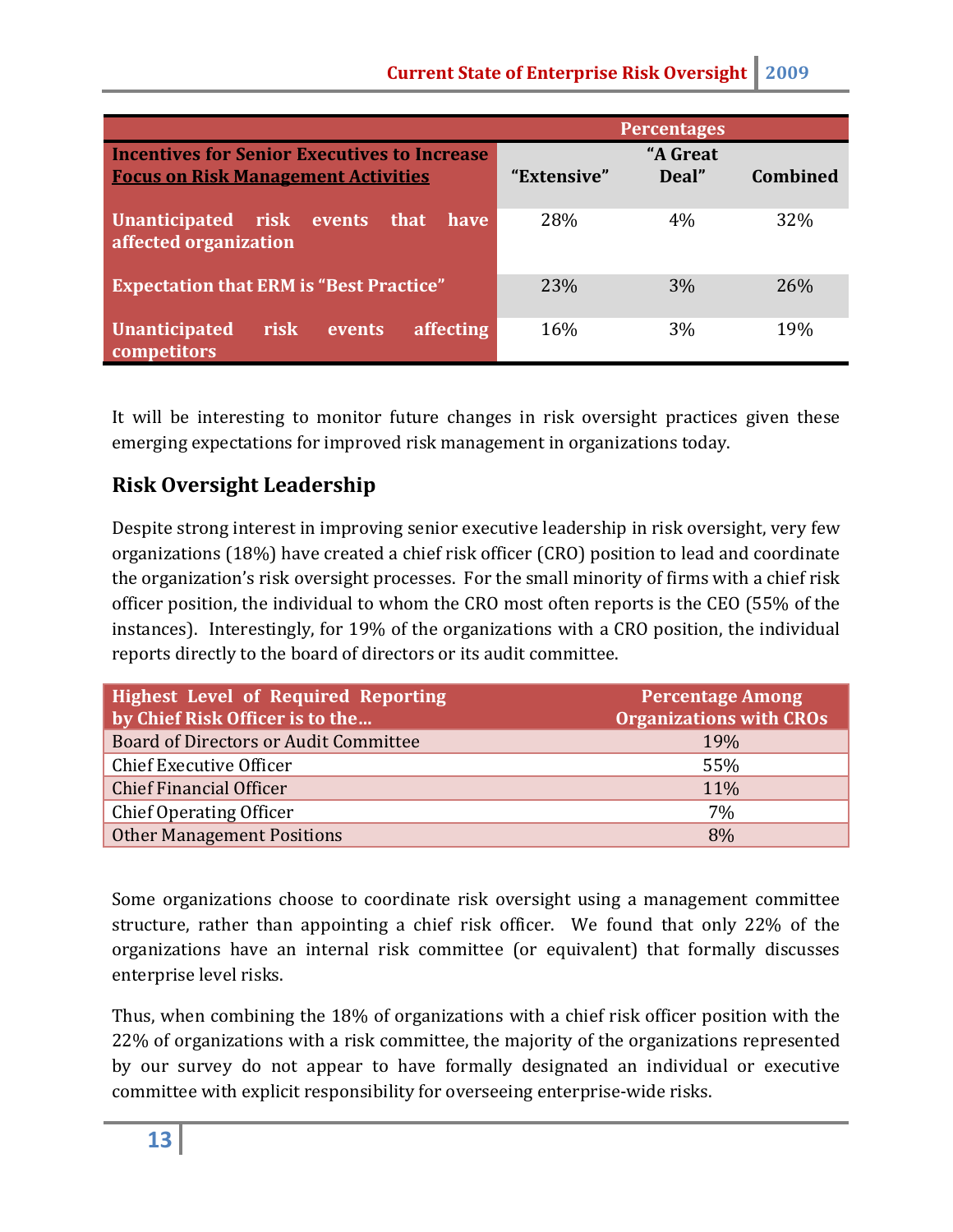For the relatively few organizations with a formal executive risk oversight committee, those committees met most often (45% of the time) on a quarterly basis, with an additional 25% of the risk committees meeting monthly. The officer most likely to serve on the executive risk committee is the chief financial officer (CFO) who serves on 81% of the risk committees that exist among organizations represented in our survey. The CEO/President serves on 67% of the risk committees while the chief operating officer serves on 51% of the risk committees that exist in organizations we surveyed. In about a third of the organizations surveyed, the general counsel, chief risk officer, and/or the internal audit officer also serve on the risk committee.

#### **Other Senior Executive Involvement in Risk Oversight**

Despite the lack of formal designated risk oversight leadership that we observed in the organizations represented by our survey, we recognize that risk oversight leadership may occur even when that leadership has not been formally assigned. To gain a sense for senior executive involvement in risk oversight activities, we asked a series of questions about the nature of their involvement. In 32% of the organizations, our respondents indicated that senior executives are involved "Extensively" or "A Great Deal" in providing ERM leadership in their organizations.

The most common involvement for senior executives was in developing risk responses (i.e., deciding how to respond to identified risks) where 28% of the respondents indicated that senior executives were involved "Extensively" or "A Great Deal" in these activities. Similarly 26% of the respondents indicated that senior executives are also involved "Extensively" or "A Great Deal" in suggesting control activities to ensure risk responses are in place. Twenty-four percent of senior executives are involved "Extensively" or "A Great Deal" in risk identification and about 21% are similarly involved in performing risk assessments in ERM whereby both likelihood and impact of possible risk events are considered. Just over 20 percent are involved in coordinating ERM efforts among various business functions.

While the data reflect some involvement of senior executive leadership in risk oversight, the level of senior executive involvement in ERM leadership is fairly detached in a vast majority of the organizations surveyed. Interestingly, 26% of the respondents noted that there is "No involvement" by senior executives in providing ERM leadership in their organizations.

#### **Board of Director Involvement in Enterprise Risk Oversight**

While boards of directors are placing greater expectations on management to improve their risk oversight processes, only 31% of the respondents indicated that their boards have formally assigned risk oversight responsibility to a board committee. For those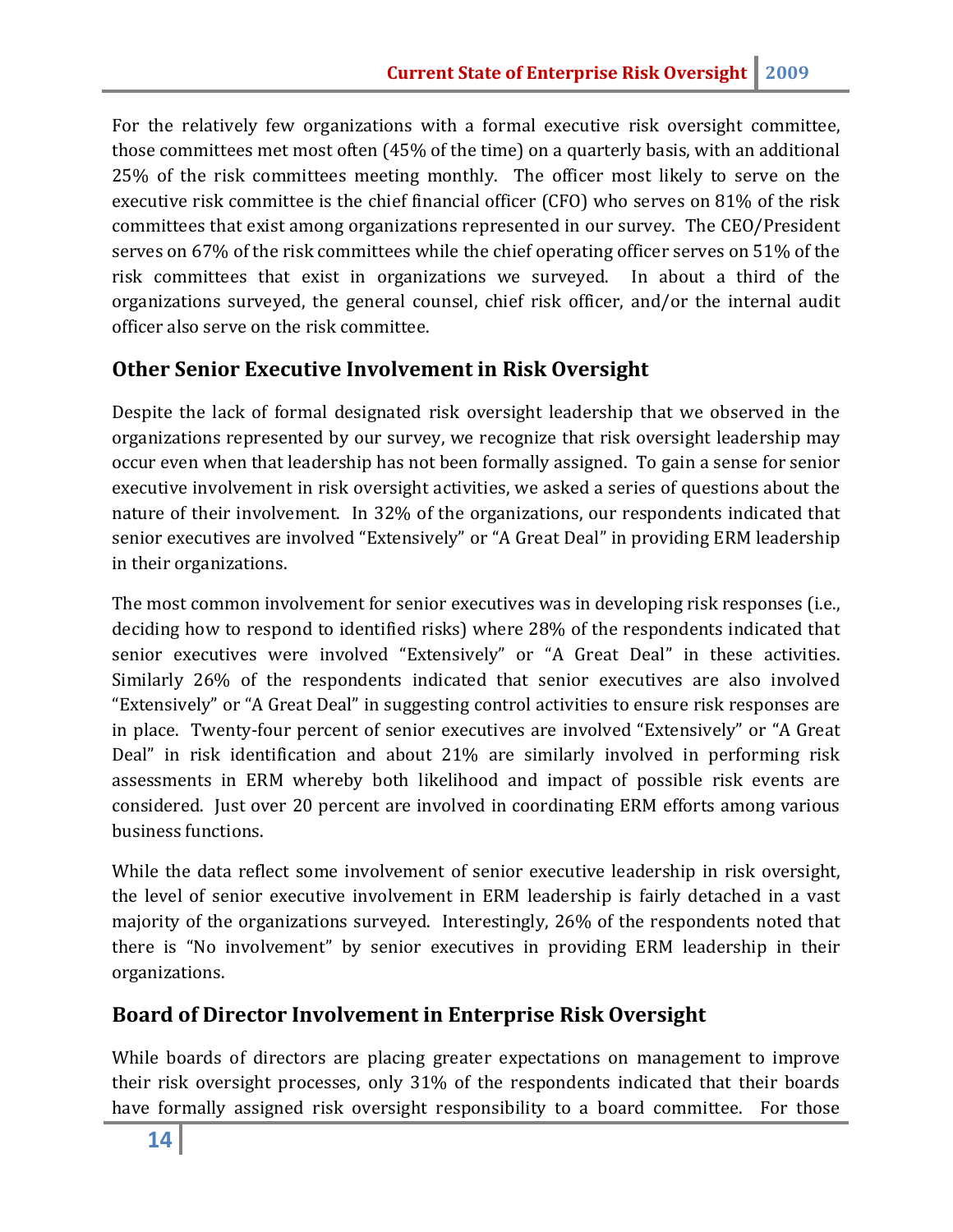boards that have assigned formal risk oversight to a committee, most (55%) are assigning that task to the audit committee. Others are assigning risk oversight to the board's Executive Committee (21%) or to separate Risk Committees (18%). Only a small number (7%) of boards are assigning risk oversight to the Corporate Governance Committee. Of those boards that are delegating risk oversight formally to a committee, 53% have added explicit responsibilities for risk oversight in the respective committee's charter.

We asked respondents to describe the nature of the types of risks formally monitored at the assigned committee level by having respondents indicate which of the following categories of risk are monitored by the committee: Strategic Risks, Financial Risks, Operational Risks, and/or Compliance Risks. Of those organizations that formally assign risk oversight responsibilities to the audit committee, respondents noted that the audit committee was monitoring Financial Risks only in 19% of the cases. Most audit committees with formal risk oversight (63%) also track either Compliance or Operational Risks in addition to Financial Risks. However, only 18% of the respondents at organizations where the audit committee is responsible for formally overseeing risks indicated that those audit committees are formally tracking *all* types of risks, including Strategic Risks. Thus, broad oversight of all types of risks affecting an enterprise does not appear to be a widespread practice among audit committees at this time.

| <b>Nature of Risks Monitored by Audit Committees</b>                                   | <b>Percentage of Audit</b><br><b>Committees Overseeing</b><br><b>These Risks</b> |
|----------------------------------------------------------------------------------------|----------------------------------------------------------------------------------|
| <b>Financial Risks only</b>                                                            | 19%                                                                              |
| Operational and Compliance Risks in addition to Financial<br><b>Risks</b>              | 63%                                                                              |
| All Entity Risks, including Strategic, Operational,<br>Compliance, and Financial Risks | 18%                                                                              |

Interestingly, while only 21% of the organizations have formally designated risk oversight to the Executive Committee, the focus on Strategic Risks or all entity risks was explicitly noted for 76% of those Executive Committees. For those 18% of organizations that formally delegate risk oversight to a Risk Committee, the risk focus appears to be limited to monitoring Compliance or Operational Risks for most (61%) Risk Committees. Thus, while there may be a growing desire for enterprise-wide risk oversight at the board level, there are differences in focus when the board formally delegates risk oversight to one of its existing committees. Audit Committees tend to focus mostly on Financial Risks, Compliance Risks, or Operational Risks. Risk Committees tend to focus on Compliance and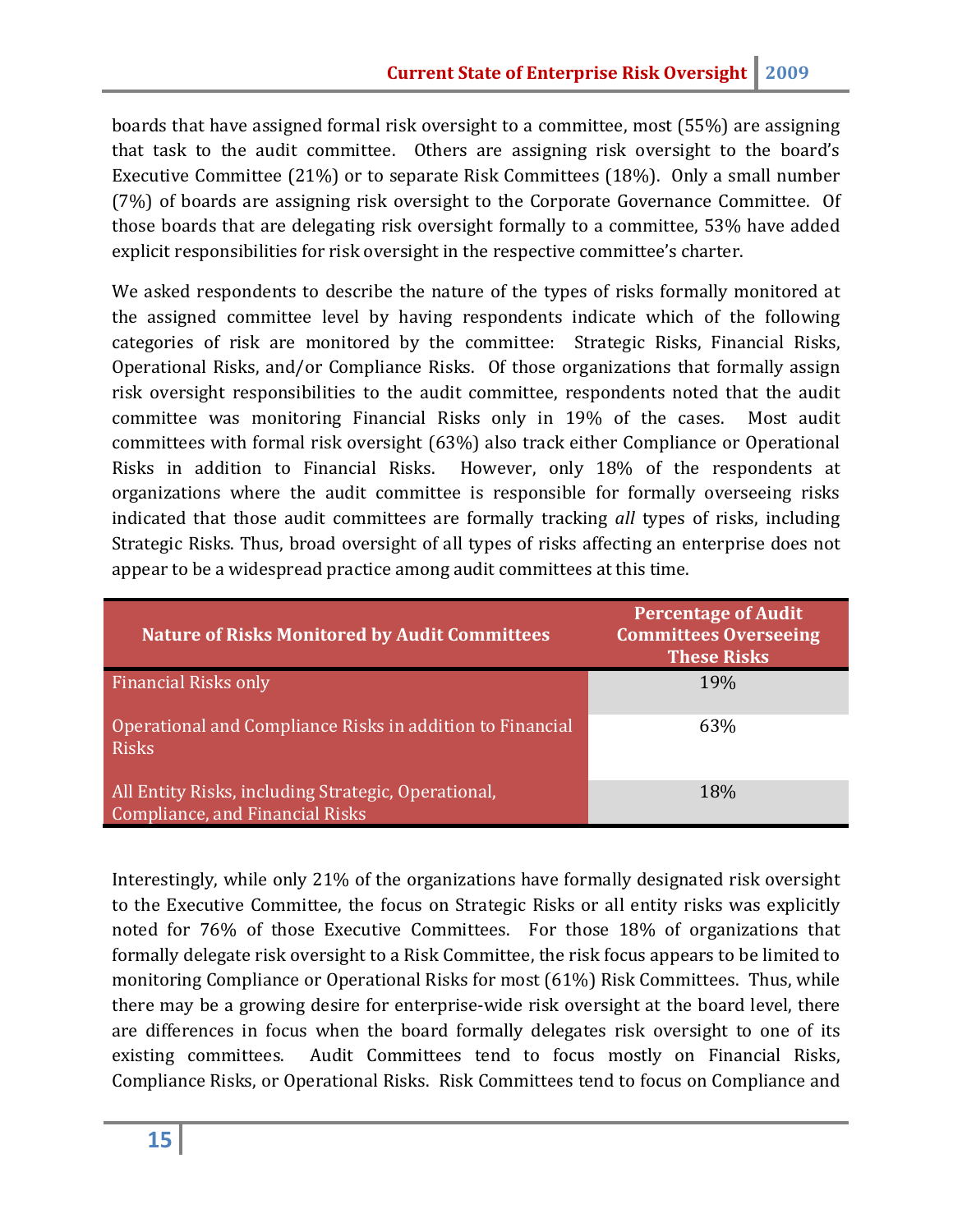Operational Risks. Strategic Risks are most likely monitored at the committee level only when risk oversight is delegated to board Executive Committees.

In light of these formal committee assignments for oversight of the enterprise's risk management processes, there is variation as to the frequency of explicit discussion at the full board level about the top risk exposures facing the enterprise. About a quarter of the boards (22%) are explicitly discussing the organization's top risk exposures on an annual basis while another 28% discuss the top risk exposures quarterly. Twelve percent discuss the entity's top risk exposures more than quarterly. Interestingly, 20% of the boards do not formally discuss the organization's top risk exposures. The remaining 18% of the respondents were unsure as to the frequency of board discussions of top risk exposures.

| Frequency of Board Discussions about Risk Exposures | Percentages |
|-----------------------------------------------------|-------------|
| <b>No Explicit Risk Discussions Occur</b>           | 20%         |
| <b>Annual basis only</b>                            | 22%         |
| <b>Quarterly basis</b>                              | 28%         |
| <b>More than Quarterly basis</b>                    | 12%         |
| Unsure about extent of board discussions            | 18%         |

#### **Impact of Risk Oversight on Strategic Planning and Execution**

Many regulators are now calling for meaningful improvements in board-level risk oversight, especially as it relates to strategic risk management. For example:

*"…boards of directors and senior management, who bear the responsibility to set strategy and develop and maintain risk management practices, must not only address current difficulties, but must also establish a framework for the inevitable uncertainty that lies ahead."[4](#page-16-0)*

*Randall S. Kroszner, Federal Reserve Governor, October 20, 2008*

The current economic crisis has highlighted the increasing importance of embedding ERM processes into strategic planning and execution for all types of organizations. We asked several questions to obtain information about the intersection of risk management and strategy in the organizations we surveyed.

We found that 44% of organizations in our survey currently do no formal assessments of strategic, market, or industry risks and over fifty percent (55%) noted that they do not maintain any risk inventories on a formal basis. Thus, almost half have no processes for

<span id="page-16-0"></span> $4$  See speech by Federal Reserve Governor Randall S. Kroszner, "Strategic Risk Management in an Interconnected World," October 20, 2008, Baltimore, Maryland [\(www.federalreserve.gov\)](http://www.federalreserve.gov/).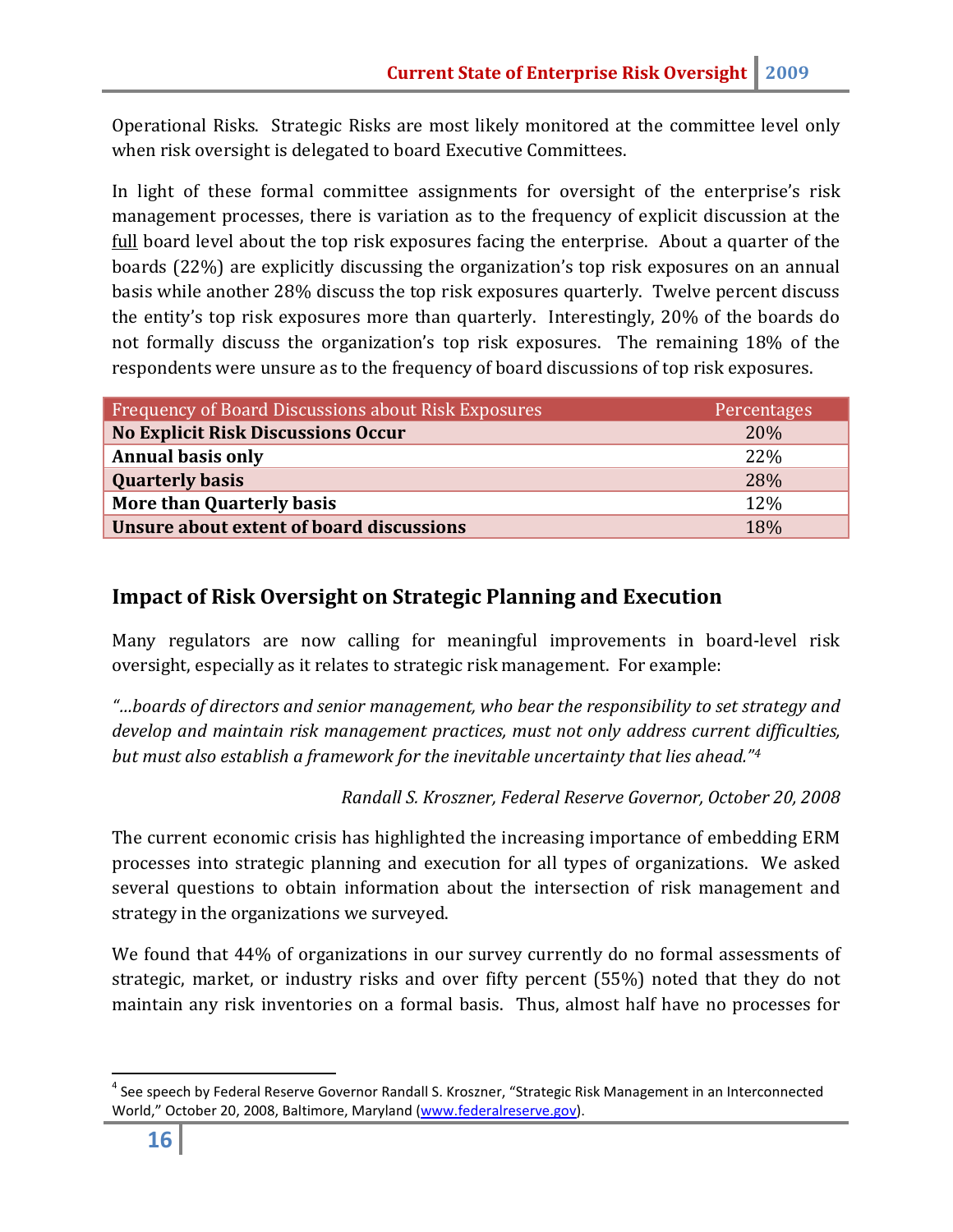assessing strategic risks. Eighty percent noted that they do not have a standardized process or template for identifying and assessing risks.

Of those that do attempt to assess strategic risks, most do so in a predominantly qualitative (26%) manner or using a blend of qualitative and quantitative assessment tools (20%). Similarly, 45% of those surveyed also fail to conduct any formal assessments of operational/supply chain related risks and 45% fail to formally assess reputational and political risks. If they do identify and maintain risk inventories, over half (55%) have no regular process to update its understanding of key risk exposures.

| <b>Frequency of Board Discussions about Risk Exposures</b>            | Percentages |
|-----------------------------------------------------------------------|-------------|
| Conduct formal assessments of strategic, market, or industry<br>risks | 44%         |
| Do not maintain risk inventories on a formal basis                    | 55%         |
| No regular process to update understanding of key risk<br>exposures   | 55%         |

The risk areas with greater frequencies of formal assessment appear to be those related to financing/investing/financial reporting risks, information technology risks, and legal/regulatory risks. For financing/investing/financial reporting risks, 65% of respondents indicated that they do some form of assessment, with 34% indicating that their assessments of those risks are mostly quantitative. While the percentages of respondents who formally assess information technology risks and legal/regulatory risks are much higher than the percentage of respondents assessing strategic, operational/supply chain, and reputational/political risks, the assessments of the latter risks tend to be mostly qualitative assessments, not quantitative assessments.

Ironically, while the majority of organizations appear to be fairly unstructured, casual, and somewhat *ad hoc* in how they identify, assess, and monitor key risk exposures, responses to several questions suggest a higher level of confidence that risks are being strategically managed in an effective manner. We asked several questions to gain a sense for how risk exposures are integrated into an organization's strategic planning and execution. Almost half of our respondents believe that existing risk exposures are considered "Extensively" or "A Great Deal" when evaluating possible new strategic initiatives. About a quarter of the respondents believe that their organization has articulated its appetite for or tolerance of risks in the context of strategic planning "Extensively" or "A Great Deal." And, about onethird of the respondents indicate that risk exposures are considered "Extensively" or "A Great Deal" when making capital allocations to functional units.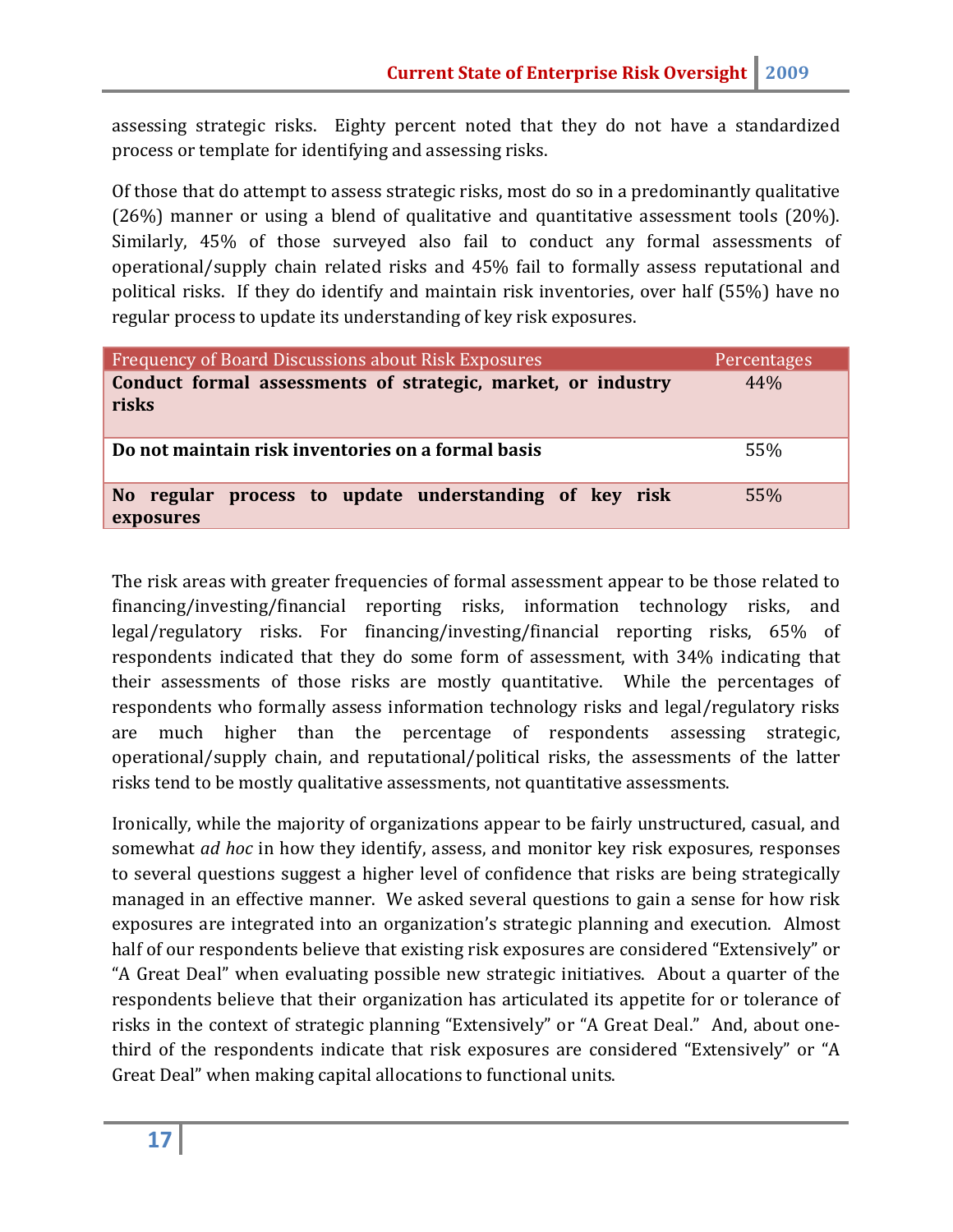|                                                                                                                | <b>Percentages</b> |                   |                 |  |
|----------------------------------------------------------------------------------------------------------------|--------------------|-------------------|-----------------|--|
| <b>Extent that</b>                                                                                             | "Extensively"      | "A Great<br>Deal" | <b>Combined</b> |  |
| Existing risk exposures are considered<br>when evaluating possible new strategic<br><i>initiatives</i>         | 36%                | 12%               | 48%             |  |
| Organization has articulated its appetite<br>for or tolerance of risks in the context of<br>strategic planning | 21%                | 4%                | 25%             |  |
| Risk exposures are considered when<br>making capital allocations to functional<br>units                        | 26%                | 7%                | 33%             |  |

What is uncertain is how respondents arrive at that level of confidence when a majority of their organizations fail to maintain any risk inventories on a formal basis and almost half do no formal assessments of risks, including strategic risks.

# **Linkage of Risk Oversight and Compensation**

The linkage between executive compensation and risk oversight is receiving more attention. The U.S. Treasury Department announced on January 16, 2009 a new certification requirement for the CEOs of financial institutions that receive federal funding under the Troubled Asset Relief Program's (TARP) Capital Purchase Program. For those entities, the CEO must certify within 120 days of receiving the TARP funding that the board's compensation committee has reviewed the senior executive's incentive compensation arrangements with the senior risk officers to ensure that these arrangements do not encourage senior executives to "*take unnecessary and excessive risks that could threaten the value of the financial institution*."

While most organizations will not be directly subject to this certification requirement, there is an emerging expectation that similar discussions should be ongoing in all organizations, not just those in financial services. Shareholder activism and negative media attention are likely to lead to more pressure for boards of directors to consider how existing compensation arrangements might lead to excessive risk-taking on the part of management.

Emerging best practices are attempting to identify ways in which boards can more explicitly embed risk oversight into management's compensation structure in order to provide such incentives. Ultimately, the goal is to link risk oversight capabilities to individual performance assessments to make the relationship of risk and return more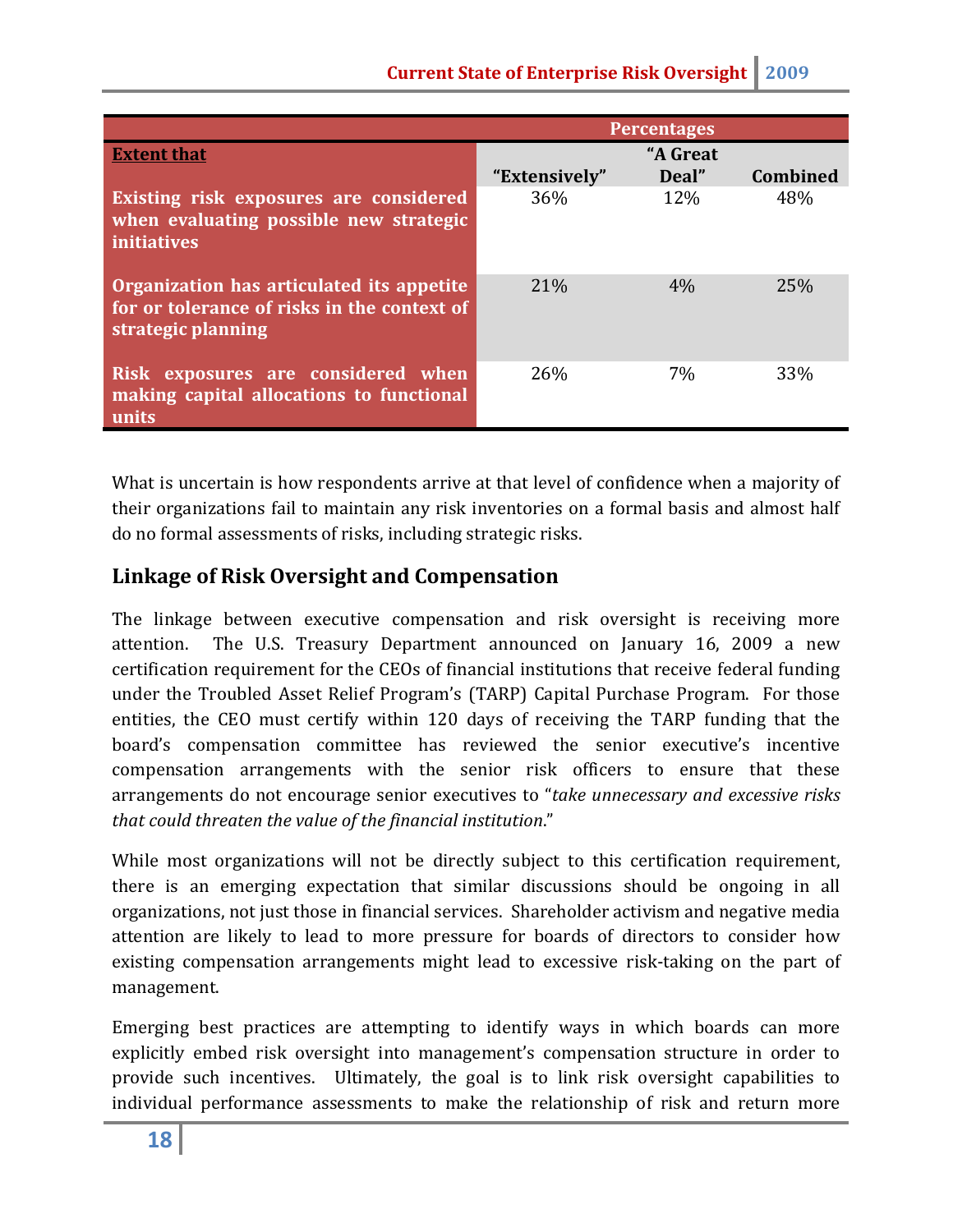explicit. For enterprise-wide risk oversight to be sustainable for the long term, members of the management team must be incented to embrace this holistic approach to risk oversight. These incentives should be designed to encourage proactive management of risks under their areas of responsibility.

We asked respondents about the extent to which risk management activities are an explicit component of determining management performance compensation. We found that in 37% of the organizations surveyed, risk management is "Not at All" a component of the performance compensation and for another 26% the component is only "Minimally" considered. This may represent an opportunity for significant improvement for many organizations, especially if expectations continue to demand greater linkages of compensation and risk oversight.

#### **Risk Disclosures**

While 62% of respondents indicated their belief that the volume and complexity of risks have increased "Extensively" or "A Great Deal" in the past five years and 36% admitted that they have faced a significant operational surprise "Extensively" or "A Great Deal" in the past five years, the extent of external disclosures about risk events has changed very little in that same time period. Sixty-six percent of the organizations responding to our survey noted that the nature of the organization's public disclosure of risks in their financial filings have changed "Not at All." Another 7% have changed their risk disclosures "Minimally" while 13% have made "Moderate" changes. Thus, while organizations admit to being significantly impacted by changes in risk events, very little has been done to change the nature of public disclosures of those risks for key stakeholders.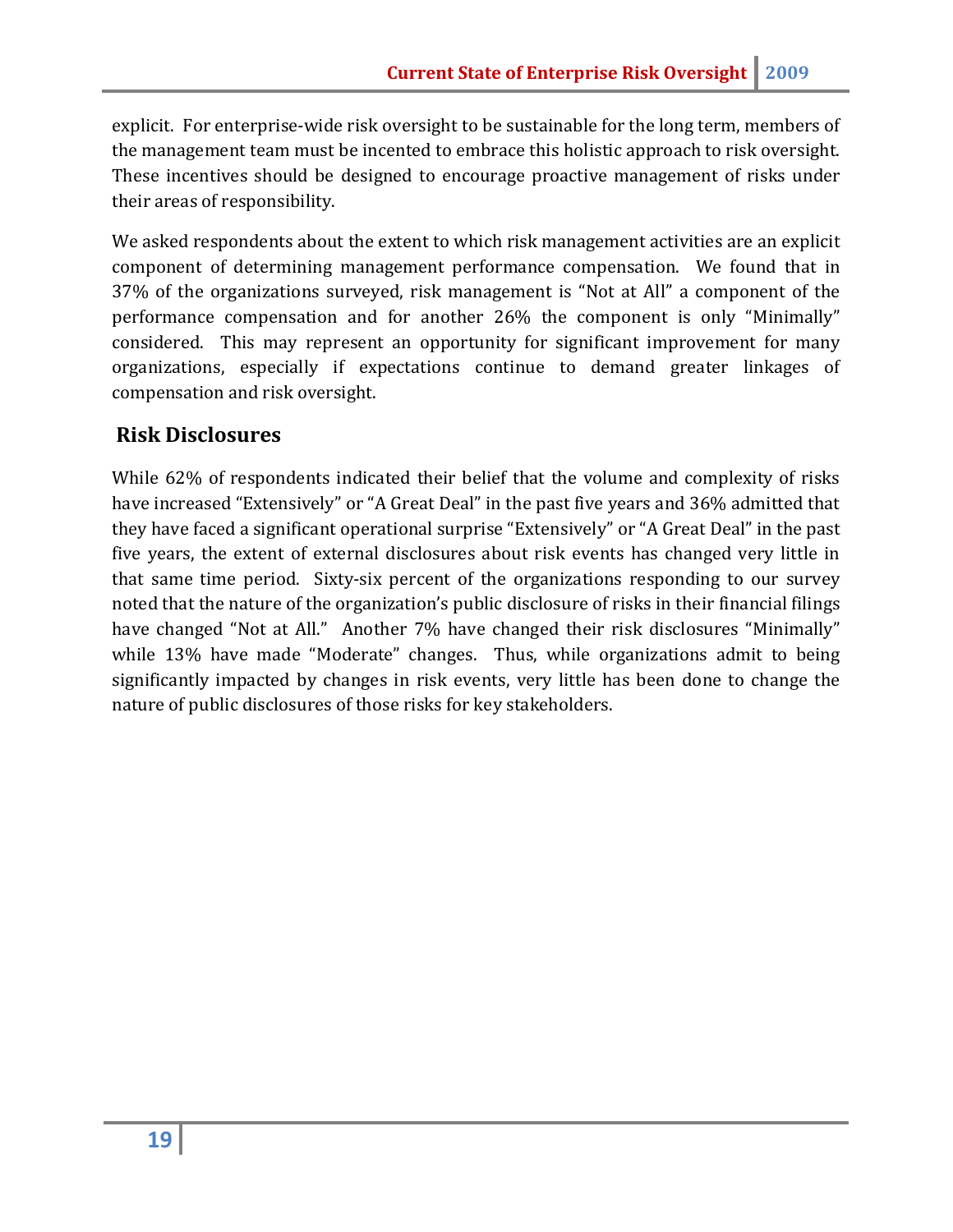#### **Summary**

Despite the growing pressures for more effective risk oversight that are emerging from the recent financial crisis, the level of enterprise-wide risk oversight across a wide spectrum of organizations appears to be fairly immature. Most organizations have not fully embraced the need for a top-down, enterprise-wide perspective of risk oversight. Results from this survey suggest that there is an urgent need to evaluate existing risk management processes in light of perceived increases in the volume and complexity of risks and operational surprises being experienced by management. That, coupled with a self-described aversion to risk, is likely to spawn greater focus on improving existing risk oversight procedures in organizations today.

However, there are emerging trends that demonstrate that some of the best practices for developing effective board and senior management risk oversight are in place for some organizations. Boards of directors, especially through their audit committees, are focusing on risk issues. When boards are explicitly focusing on risk issues, they are working with their Audit Committees, Risk Committees, and Executive Committees to tackle the complex challenges of top-down risk oversight. Management is also demonstrating a level of interest in trying to create a more structured approach to risk oversight. Some are responding by creating senior executive risk leadership positions in their organizations. When they do, those positions are reporting directly to the top of the organization, either through the board or CEO.

Our report highlights several areas that offer opportunities for improvements in risk oversight and the potential danger of an apparent overconfidence in the effectiveness of less formal or *ad hoc* approaches to risk management. Organizations may need to begin with some basic risk management fundamentals to ensure that senior management is explicitly charged with identifying and assessing key risk exposures and that there is a disciplined, structured process that leads to consistent risk identifications and measurements at the top of the organization. As expectations for more effective enterprise-wide risk oversight unfold, it will be interesting to track changes in risk oversight procedures over time.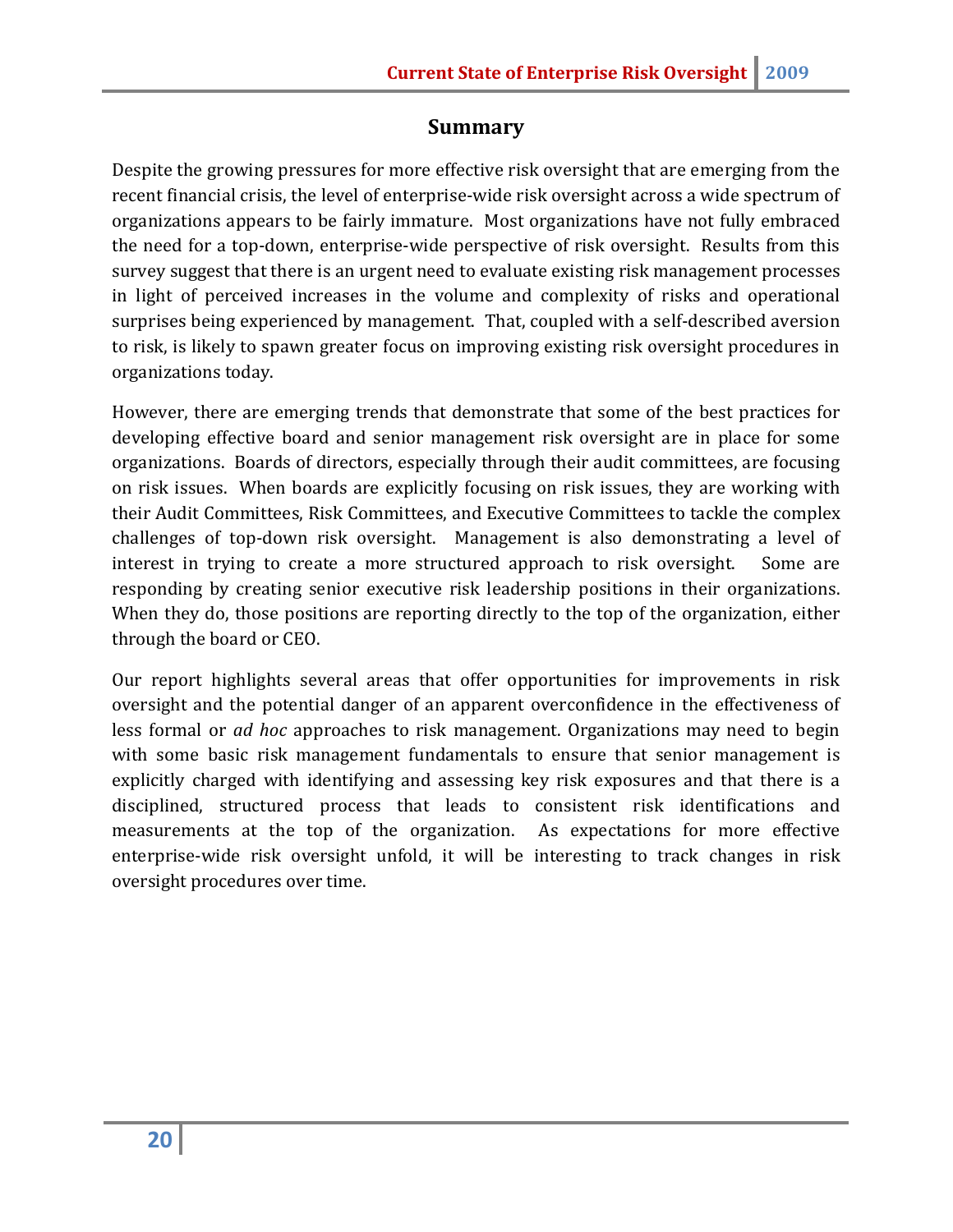#### **Appendix - Governance Expectations for Board Risk Oversight**

#### 1. Excerpt from the NYSE's *2004 Final Corporate Governance Rules*[5](#page-21-0)

Among numerous other responsibilities, duties and responsibilities of the audit committee include: *"(D.) discuss policies with respect to risk assessment and risk management;*

*Commentary: While it is the job of the CEO and senior management to assess and manage the company's exposure to risk, the audit committee must discuss guidelines and policies to govern the process by which this is handled. The audit committee should discuss the company's major financial risk exposures and the steps management has taken to monitor and control such exposures. The audit committee is not required to be the sole body responsible for risk assessment and management, but, as stated above, the committee must discuss guidelines and policies to govern the process by which risk assessment and management is undertaken. Many companies, particularly financial companies, manage and assess their risk through mechanisms other than the audit committee. The processes these companies have in place should be reviewed in a general manner by the audit committee, but they need not be replaced by the audit committee."* 

2. Excerpt from Standard & Poor's "Enterprise Ri[sk](#page-21-1) Management: Standard & Poor's To Apply Enterprise Risk Analysis to Corporate Ratings" <sup>6</sup>

In May 2008, Standard & Poor's issued a document titled, *Standard & Poor's To Apply Enterprise Risk Analysis to Corporate Ratings,* that announces S&P's plan to expand its analysis of ERM processes as part of its credit rating assessments into 17 different industries involving nonfinancial companies. S&P's goal is to *"… enhance transparency by providing investors and issuers our views of a management team's ability to understand, articulate, and successfully manage risks."* They will include commentary about ERM in their credit assessment reports and those assessments will largely focus on risk-management culture and strategic risk management.

3. Excerpt from Speech by Federal Reserve Governor Randall S. Kroszner – October 20, 2008

*"…It is absolutely clear that many financial institutions need to undertake a fundamental review of risk management. They now realize that ignoring risk management in any aspect of the banking business usually creates problems later on. Risk management shortcomings need to be addressed not only to improve the health and viability of individual institutions, but also to maintain stability for the financial system as a whole." [7](#page-21-2)*

<span id="page-21-0"></span> <sup>5</sup> See New York Stock Exchange, *Final Corporate Governance Rules*, 2004 [\(www.nyse.com\)](http://www.nyse.com/).

<span id="page-21-1"></span><sup>6</sup> See Standard & Poor's, *Enterprise Risk Management: Standard & Poor's To Apply Enterprise Risk Analysis to Corporate Ratings*, May 2008, [www.standardandpoors.com,](http://www.standardandpoors.com/) New York, NY.

<span id="page-21-2"></span> $7$  See speech by Federal Reserve Governor Randall S. Kroszner, "Strategic Risk Management in an Interconnected World," October 20, 2008, Baltimore, Maryland [\(www.federalreserve.gov\)](http://www.federalreserve.gov/).